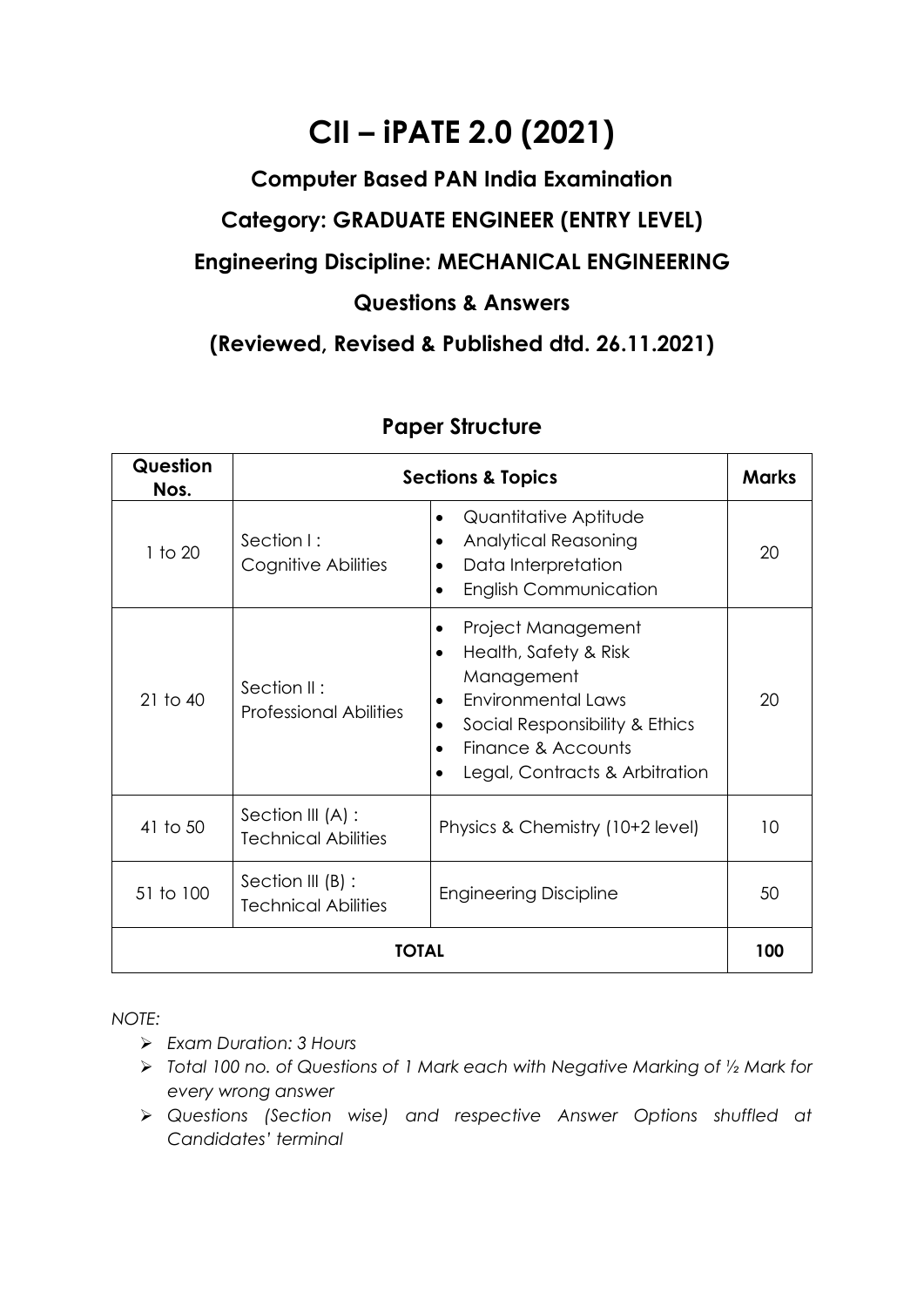| Question<br>No. 1 | Discriminant of a second-degree polynomial with integer coefficients cannot be: |    |    |    |
|-------------------|---------------------------------------------------------------------------------|----|----|----|
| Answer            | $\mathsf{A}$                                                                    | B) | ◡  | D  |
| Options           | 43                                                                              | 33 | 68 | 25 |
| Right             | $\bigwedge$                                                                     |    |    |    |
| Answer            |                                                                                 |    |    |    |

| Question<br>No. 2 | How many subsets A of $\{1, 2, 3, 4, 5, 6, 7, 8, 9,$ and $10\}$ have the property that no two<br>elements of A sum to 11? |     |     |     |
|-------------------|---------------------------------------------------------------------------------------------------------------------------|-----|-----|-----|
| Answer            | A                                                                                                                         | B)  |     | D   |
| Options           | 1024                                                                                                                      | 512 | 343 | 243 |
| Right             |                                                                                                                           |     |     |     |
| Answer            |                                                                                                                           |     |     |     |

| Question | Viru and Aarti started a car journey from Chandigarh to Delhi, which are 288 km apart. Viru                                                                                        |                                                                     |            |           |
|----------|------------------------------------------------------------------------------------------------------------------------------------------------------------------------------------|---------------------------------------------------------------------|------------|-----------|
| No. 3    | took 12 hours more than Aarti to complete the journey. Had Viru travelled at double his<br>actual speed, he would have taken 4 hours less than Aarti to complete the journey. Find |                                                                     |            |           |
|          |                                                                                                                                                                                    |                                                                     |            |           |
|          |                                                                                                                                                                                    | the respective speeds (in km/hr) at which Viru and Aarti travelled. |            |           |
| Answer   | $\mathsf{A}$                                                                                                                                                                       | B)                                                                  | С          | D)        |
| Options  | 14.4 and 9                                                                                                                                                                         | 14.5 and 28.5                                                       | 9 and 14.4 | 15 and 20 |
| Right    |                                                                                                                                                                                    |                                                                     |            |           |
| Answer   |                                                                                                                                                                                    |                                                                     |            |           |

| Question<br>No. 4 | The height of a trapezoid whose diagonals are mutually perpendicular is equal to 4. Find<br>the area of the trapezoid if it is known that the length of one of its diagonals is equal to 5. |                    |                   |               |
|-------------------|---------------------------------------------------------------------------------------------------------------------------------------------------------------------------------------------|--------------------|-------------------|---------------|
| Answer            | $\mathsf{A}$                                                                                                                                                                                | B)                 | ◡                 | D)            |
| Options           | 50/3 square units                                                                                                                                                                           | 100/3 square units | 16/6 square units | None of these |
| Right             | Α                                                                                                                                                                                           |                    |                   |               |
| Answer            |                                                                                                                                                                                             |                    |                   |               |

| Question | A polyhedron has faces that are all either triangles or squares. No two square-faces share |       |       |       |
|----------|--------------------------------------------------------------------------------------------|-------|-------|-------|
| No. 5    | an edge, and no two triangular-faces share an edge. What is the ratio of triangular-faces  |       |       |       |
|          | to the number of square-faces?                                                             |       |       |       |
| Answer   | $\mathsf{A}$                                                                               | B)    | ◡     | D)    |
| Options  | 03:04                                                                                      | 04:03 | 01:02 | 04:05 |
| Right    | B                                                                                          |       |       |       |
| Answer   |                                                                                            |       |       |       |

| Question | Your mind likes reading and it actually has a number of important health affects you can't |                                                                                             |                    |              |
|----------|--------------------------------------------------------------------------------------------|---------------------------------------------------------------------------------------------|--------------------|--------------|
| No. 6    |                                                                                            | get in any other way. Reading gives you a unique "pause button" for comprehension.          |                    |              |
|          |                                                                                            | Typically, when you read, you have more time to think. When you watch a film or listen to a |                    |              |
|          |                                                                                            | tape, you don't press that pause button. Reading requires a great deal of concentration,    |                    |              |
|          | which calls your intelligence to action.                                                   |                                                                                             |                    |              |
|          | The author of this passage would agree that:                                               |                                                                                             |                    |              |
| Answer   | $\mathsf{A}$                                                                               | B)                                                                                          | C)                 | D)           |
| Options  | Reading is a good                                                                          | Watching a movie                                                                            |                    |              |
|          | way to relax, since it                                                                     | has the same effect                                                                         |                    |              |
|          | doesn't require that                                                                       | on the intelligence                                                                         | Reading develops   |              |
|          | much thinking.                                                                             | as reading.                                                                                 | your intelligence. | Both A and C |
| Right    | C                                                                                          |                                                                                             |                    |              |
| Answer   |                                                                                            |                                                                                             |                    |              |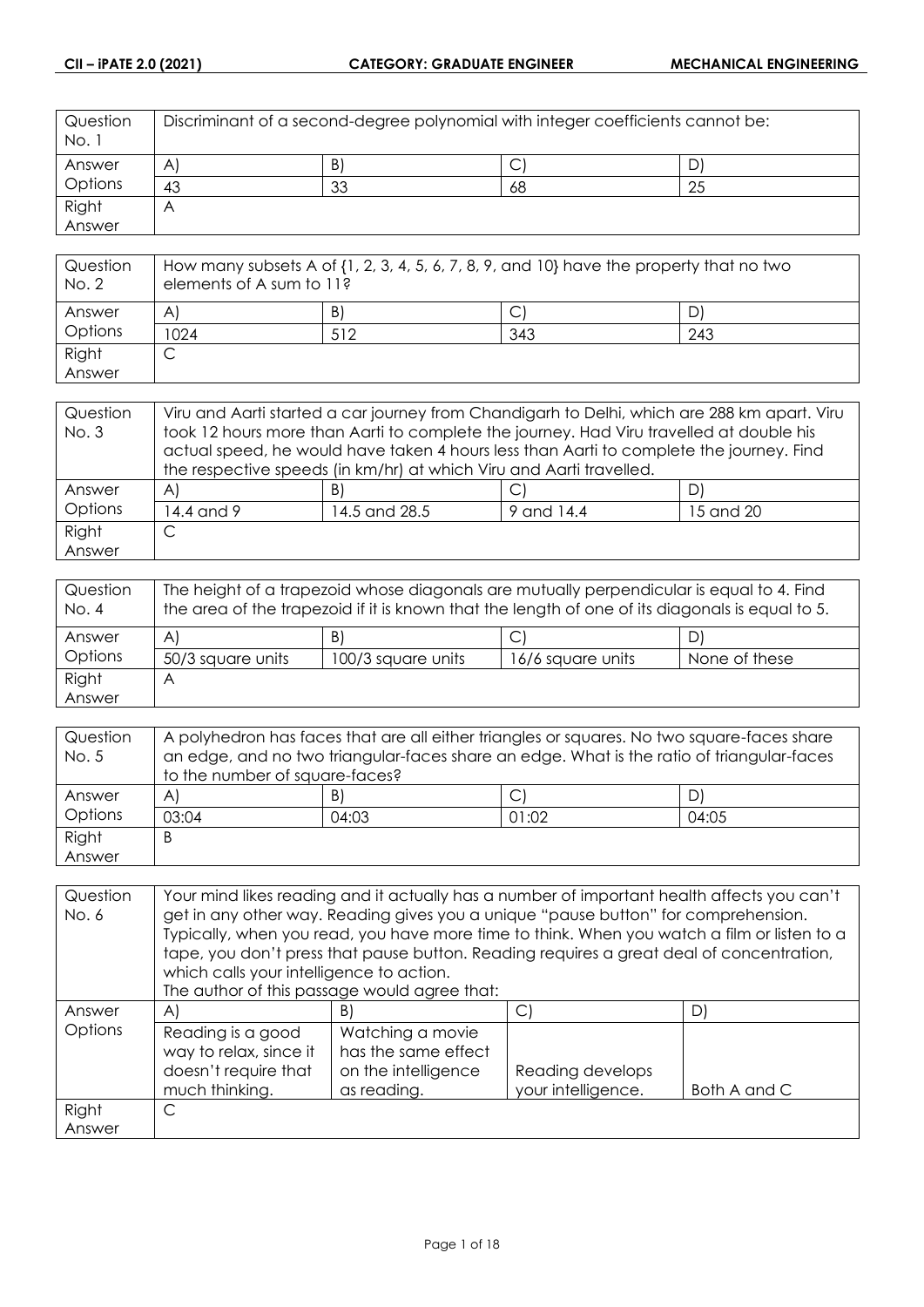| Question | Read the following information carefully and answer the question given below.               |    |                                                                                         |  |  |
|----------|---------------------------------------------------------------------------------------------|----|-----------------------------------------------------------------------------------------|--|--|
| No. 7    | P stands 5m west of R. T stands 5m south of Q.T stands 6m east of U. V stands 2m west of Q. |    |                                                                                         |  |  |
|          |                                                                                             |    | A stands 2m south of U. V stands 3m north of R. If G stands 7m east of P, then in which |  |  |
|          | direction does G stands with respect to T?                                                  |    |                                                                                         |  |  |
| Answer   | A)                                                                                          | B) |                                                                                         |  |  |
| Options  | West<br>South<br>North<br>East                                                              |    |                                                                                         |  |  |
| Right    | D                                                                                           |    |                                                                                         |  |  |
| Answer   |                                                                                             |    |                                                                                         |  |  |

| Question<br>No. 8 | The French Revolution began in 1789 and ended in the late 1790s with the ascent of<br>Napoleon Bonaparte. During this period, French citizens razed and redesigned their<br>country's political landscape, uprooting centuries-old institutions such as absolute<br>monarchy and the feudal system. Like the American Revolution before it, the French<br>Revolution was influenced by Enlightenment ideals, particularly the concepts of popular<br>sovereignty and inalienable rights.<br>From this passage it can be concluded that: |                                                          |                                                                            |                                                 |
|-------------------|-----------------------------------------------------------------------------------------------------------------------------------------------------------------------------------------------------------------------------------------------------------------------------------------------------------------------------------------------------------------------------------------------------------------------------------------------------------------------------------------------------------------------------------------|----------------------------------------------------------|----------------------------------------------------------------------------|-------------------------------------------------|
| Answer            | AI                                                                                                                                                                                                                                                                                                                                                                                                                                                                                                                                      | B)                                                       | $\mathsf{C}$                                                               | D)                                              |
| Options           | The French<br>revolution began<br>before the Russian<br>Revolution.                                                                                                                                                                                                                                                                                                                                                                                                                                                                     | In the French<br>Revolution their<br>monarch was killed. | The American<br>Revolution<br>happened before<br>the French<br>Revolution. | Napoleon initiated<br>the French<br>Revolution. |
| Right             | C                                                                                                                                                                                                                                                                                                                                                                                                                                                                                                                                       |                                                          |                                                                            |                                                 |
| Answer            |                                                                                                                                                                                                                                                                                                                                                                                                                                                                                                                                         |                                                          |                                                                            |                                                 |

| Question | A, B, C, D and E are sitting on a bench. A is sitting next to B, C is sitting next to D, D is not |                 |                 |                 |
|----------|---------------------------------------------------------------------------------------------------|-----------------|-----------------|-----------------|
| No. 9    | sitting with E who is on the left end of the bench. C is on the second position from the right.   |                 |                 |                 |
|          | A is to the right of B and E. A and C are sitting together. In which position A is sitting?       |                 |                 |                 |
| Answer   | $\forall$                                                                                         | B)              | ◡               | D)              |
| Options  | Between B and C                                                                                   | Between E and D | Between B and D | Between C and E |
| Right    | A                                                                                                 |                 |                 |                 |
| Answer   |                                                                                                   |                 |                 |                 |

| Question<br>No. 10 | $\mid$ A, P, R, X, S and Z are sitting in a row. S and Z are in the centre. A and P are at the ends. R is<br>sitting to the left of A. Who is to the right of P? |    |  |   |
|--------------------|------------------------------------------------------------------------------------------------------------------------------------------------------------------|----|--|---|
| Answer             | A                                                                                                                                                                | B) |  | D |
| Options            |                                                                                                                                                                  |    |  |   |
| Right              | Α                                                                                                                                                                |    |  |   |
| Answer             |                                                                                                                                                                  |    |  |   |

| Question<br>No. 11 | In the following question choose the word which is the exact OPPOSITE of the given word.<br><b>STRINGENT</b> |          |         |         |
|--------------------|--------------------------------------------------------------------------------------------------------------|----------|---------|---------|
| Answer             | A                                                                                                            | B)       |         |         |
| Options            | Magnanimous                                                                                                  | Vehement | General | Lenient |
| Right              |                                                                                                              |          |         |         |
| Answer             |                                                                                                              |          |         |         |

| Question<br>No. 12 | Some proverbs/idioms are given below together with their meanings. Choose the correct<br>meaning of proverb/idiom.<br>To catch a tartar |                  |                       |                       |
|--------------------|-----------------------------------------------------------------------------------------------------------------------------------------|------------------|-----------------------|-----------------------|
| Answer             | A                                                                                                                                       | B)               | ◡                     | D)                    |
| Options            | To trap wanted                                                                                                                          |                  |                       | To deal with a person |
|                    | criminal with great                                                                                                                     | To catch a       |                       | who is more than      |
|                    | difficulty                                                                                                                              | dangerous person | To meet with disaster | one's match           |
| Right              | D                                                                                                                                       |                  |                       |                       |
| Answer             |                                                                                                                                         |                  |                       |                       |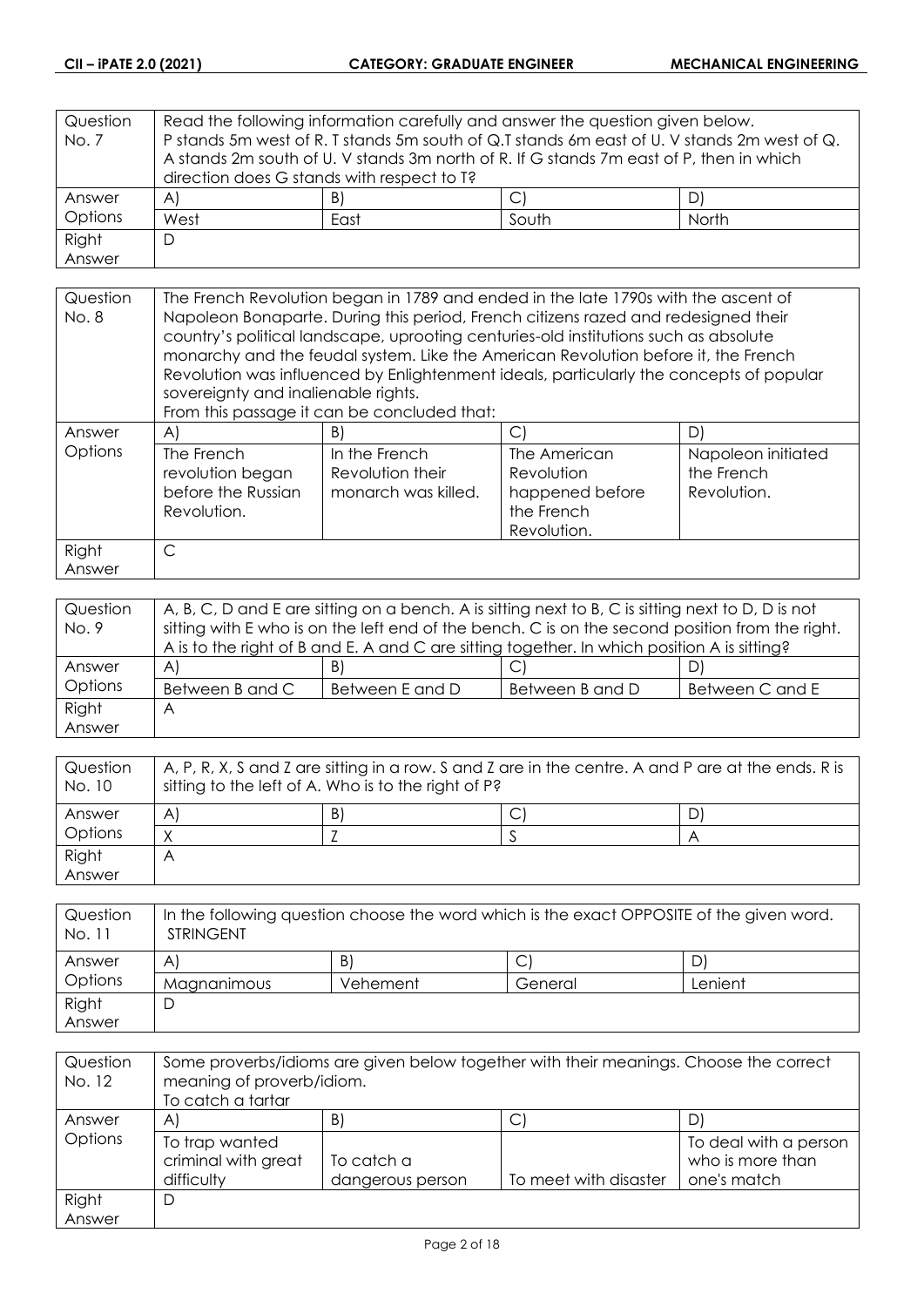| Question | Which of the phrases A), B), C) and D) given below each sentence should replace the |              |                                                                                           |              |
|----------|-------------------------------------------------------------------------------------|--------------|-------------------------------------------------------------------------------------------|--------------|
| No. 13   |                                                                                     |              | word/phrase printed in bold in the sentence to make it grammatically correct? If the      |              |
|          |                                                                                     |              | sentence is correct as it is given and no correction is required, mark (E) as the answer. |              |
|          |                                                                                     |              | Since the girl did not want to be disturbed while studying, she left the phone off hooks. |              |
| Answer   | $\forall$                                                                           | B)           |                                                                                           |              |
| Options  | of hook                                                                             | for the hook | off hooking                                                                               | off the hook |
| Right    | D                                                                                   |              |                                                                                           |              |
| Answer   |                                                                                     |              |                                                                                           |              |

| Question<br>No. 14 | In the following question choose the word which is the exact OPPOSITE of the given word.<br><b>FICKLE</b> |         |           |        |
|--------------------|-----------------------------------------------------------------------------------------------------------|---------|-----------|--------|
| Answer             | A                                                                                                         | B)      |           | D      |
| Options            | Courageous                                                                                                | Sincere | Steadfast | Humble |
| Right              | ◡                                                                                                         |         |           |        |
| Answer             |                                                                                                           |         |           |        |

| Question<br>No. 15 | In question below, the passage consists of six sentences. The first and sixth sentence are<br>given in the correct places. The middle four sentences in each have been removed and<br>jumbled up. These are labelled as P, Q, R and S. Find out the proper order for the four<br>sentences. |      |                                                                                                |             |  |
|--------------------|---------------------------------------------------------------------------------------------------------------------------------------------------------------------------------------------------------------------------------------------------------------------------------------------|------|------------------------------------------------------------------------------------------------|-------------|--|
|                    | <b>S1:</b> In the middle of one side of the square sits the Chairman of the committee, the most<br>important person in the room.                                                                                                                                                            |      |                                                                                                |             |  |
|                    | <b>P:</b> For a committee is not just a mere collection of individuals.                                                                                                                                                                                                                     |      |                                                                                                |             |  |
|                    | <b>Q</b> : On him rests much of the responsibility for the success or failure of the committee.                                                                                                                                                                                             |      |                                                                                                |             |  |
|                    |                                                                                                                                                                                                                                                                                             |      | <b>R:</b> While this is happening, we have an opportunity to get the 'feel' of this committee. |             |  |
|                    |                                                                                                                                                                                                                                                                                             |      | S: As the meeting opens, he runs briskly through a number of formalities.                      |             |  |
|                    | <b>S6:</b> From the moment its members meet, it begins to have a sort nebulous life of its own.                                                                                                                                                                                             |      |                                                                                                |             |  |
|                    | The Proper sequence should be:                                                                                                                                                                                                                                                              |      |                                                                                                |             |  |
| Answer             | A)                                                                                                                                                                                                                                                                                          | B)   | $\mathcal{C}$                                                                                  | D)          |  |
| Options            | <b>RSQP</b>                                                                                                                                                                                                                                                                                 | QSRP | SQPR                                                                                           | <b>PQRS</b> |  |
| Right              | <sub>B</sub>                                                                                                                                                                                                                                                                                |      |                                                                                                |             |  |
| Answer             |                                                                                                                                                                                                                                                                                             |      |                                                                                                |             |  |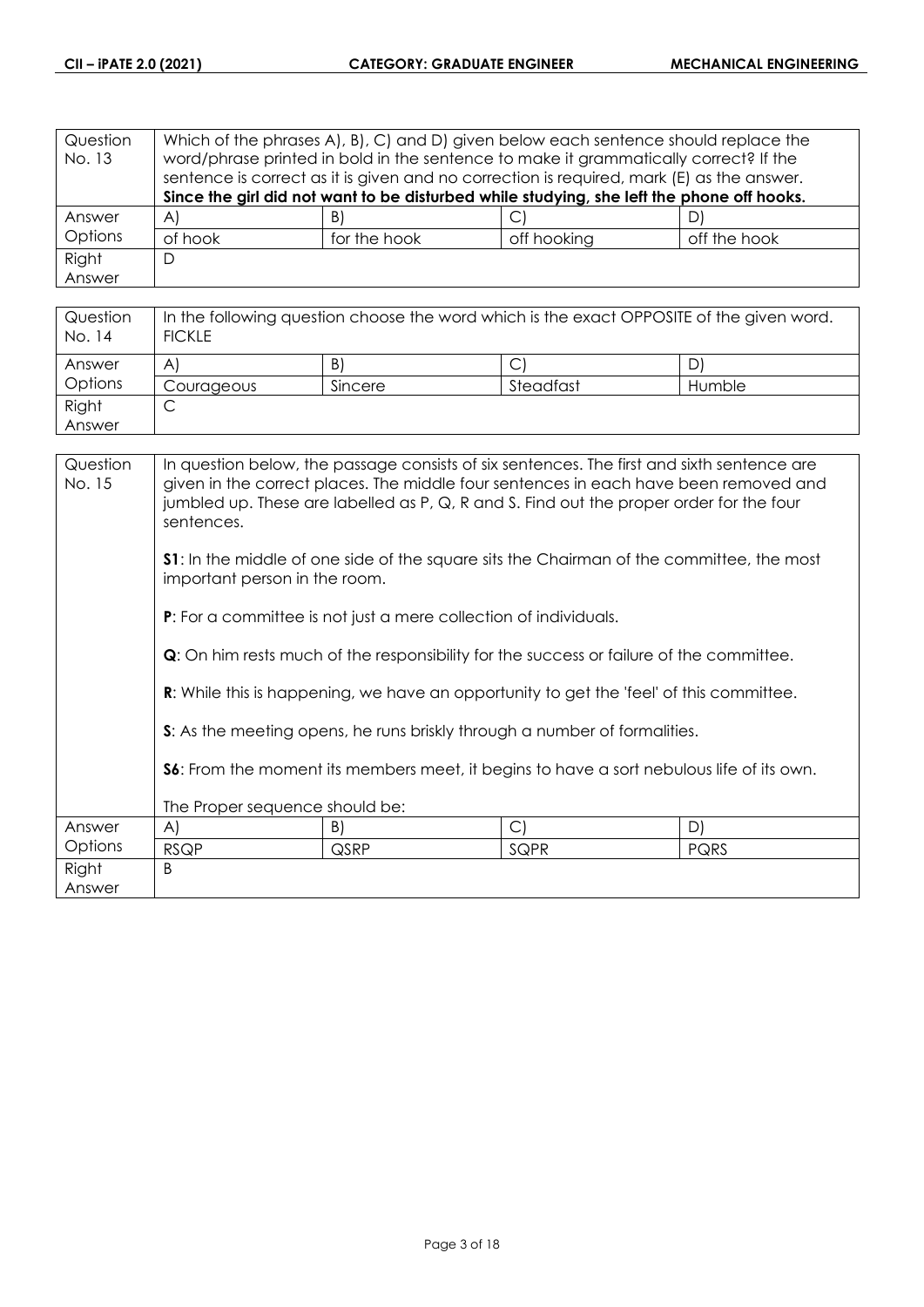## **Question Question nos. 16 to 20:** No. 16 Following bar chart represents the number of people in 6 different villages (A, B, C, D, E and F) and the tabular column depicts the ratio of literate to illiterate people and percentage of male living in those villages. Number of people living in six villages 3500 3000 2500 2000 1500  $1000$ 50 Villages | Literate : Illiterate | % of male Ť  $\frac{1}{13}$  $\overline{11}$ If 40% of the female from village B is literate, then what is the percentage of male, who is illiterate from village B? Answer A)  $|B|$   $|C|$   $|D|$ **Options** 38% 35% 37% cannot be determined Right C Answer

| Question<br>No. 17 | What is the percentage of literate people in all the six villages together? |     |     |                         |
|--------------------|-----------------------------------------------------------------------------|-----|-----|-------------------------|
| Answer             | A                                                                           | B)  | C   | D                       |
| Options            | 55%                                                                         | 53% | 51% | cannot be<br>determined |
| Right<br>Answer    | B                                                                           |     |     |                         |

| Question<br>No. 18 | What is the ratio between numbers of illiterate people from villages B, C & D to number of<br>females from villages A, E & F? |         |         |         |
|--------------------|-------------------------------------------------------------------------------------------------------------------------------|---------|---------|---------|
| Answer             | A                                                                                                                             | B)      |         | D)      |
| Options            | 320:527                                                                                                                       | 527:330 | 330:527 | 527:320 |
| Right              |                                                                                                                               |         |         |         |
| Answer             |                                                                                                                               |         |         |         |

| Question<br>No. 19 | If 3% of female from village D & 5% of female from village E are literate then what is the<br>total number of literate males from D & F together? |     |      |                         |
|--------------------|---------------------------------------------------------------------------------------------------------------------------------------------------|-----|------|-------------------------|
| Answer             | A                                                                                                                                                 | B)  |      | D,                      |
| Options            | 1823                                                                                                                                              | 723 | 1623 | cannot be<br>determined |
| Right<br>Answer    | D                                                                                                                                                 |     |      |                         |

| Question<br>No. 20 | The number of females from villages A & C is how much percentage more or less than<br>number of females from villages D & F? |        |        |        |
|--------------------|------------------------------------------------------------------------------------------------------------------------------|--------|--------|--------|
| Answer             | A                                                                                                                            | B)     |        |        |
| Options            | 25.72%                                                                                                                       | 25.76% | 24.76% | 24.72% |
| Right              | ◡                                                                                                                            |        |        |        |
| Answer             |                                                                                                                              |        |        |        |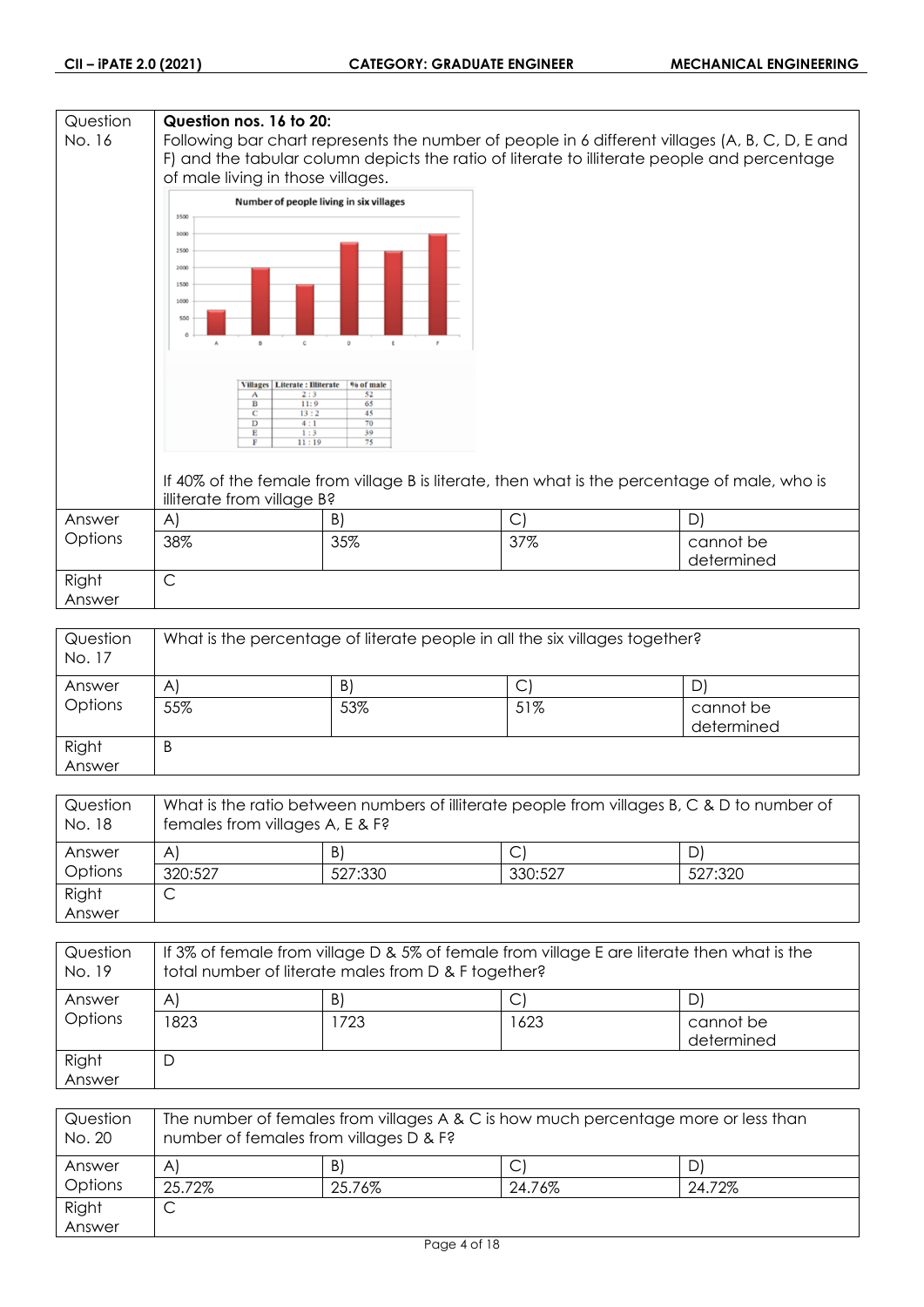| Question<br>No. 21 | A project plan results in a project schedule seems to be too long. If the project network<br>diagram cannot change but extra personnel resources is available, what is the best thing<br>to do? |                     |                   |                  |
|--------------------|-------------------------------------------------------------------------------------------------------------------------------------------------------------------------------------------------|---------------------|-------------------|------------------|
| Answer             | $\mathsf{A}^{\mathsf{c}}$                                                                                                                                                                       | B.                  | С                 |                  |
| Options            | Fast track the<br>project                                                                                                                                                                       | Level the resources | Crash the project | Any other option |
| Right              | С                                                                                                                                                                                               |                     |                   |                  |
| Answer             |                                                                                                                                                                                                 |                     |                   |                  |

| Question<br>No. 22 | Which of the following is not Project Management's goal |                                                                    |                                                                       |                                           |
|--------------------|---------------------------------------------------------|--------------------------------------------------------------------|-----------------------------------------------------------------------|-------------------------------------------|
| Answer             | A                                                       | B)                                                                 |                                                                       | D                                         |
| Options            | Keeping overall cost<br>within the budget               | Delivering the<br>project/goods to the<br>client at agreed<br>time | Maintaining a<br>satisfactory and well-<br>functioning<br>development | Avoiding<br>customer/client<br>complaints |
| Right<br>Answer    | D                                                       |                                                                    |                                                                       |                                           |

| Question<br>No. 23 | You have recently been named as Project Manager of a new project under a Contract.<br>The Project Management Unit (PMU) gave you the contract signed by the Customer and a<br>Statement of Work and asked you to go on with initiation. Which document should you<br>develop next? |                    |                        |                 |
|--------------------|------------------------------------------------------------------------------------------------------------------------------------------------------------------------------------------------------------------------------------------------------------------------------------|--------------------|------------------------|-----------------|
| Answer             | A                                                                                                                                                                                                                                                                                  | B)                 |                        |                 |
| Options            | Project Manager<br>Plan                                                                                                                                                                                                                                                            | Milestone Schedule | <b>Project Charter</b> | Scope Statement |
| Right              |                                                                                                                                                                                                                                                                                    |                    |                        |                 |
| Answer             |                                                                                                                                                                                                                                                                                    |                    |                        |                 |

| Question<br>No. 24 | The analysis tool for a quality problem that involves selecting the problem, identifying major<br>categories of potential causes and associating likely specific causes is |                  |                 |            |
|--------------------|----------------------------------------------------------------------------------------------------------------------------------------------------------------------------|------------------|-----------------|------------|
| Answer             | $\mathsf{A}$                                                                                                                                                               | B)               |                 |            |
| Options            | Pareto chart                                                                                                                                                               | Fishbone diagram | Scatter diagram | Check list |
| Right              | B                                                                                                                                                                          |                  |                 |            |
| Answer             |                                                                                                                                                                            |                  |                 |            |

| Question<br>No. 25 | The Occupational Safety & Health Administration requires employers to have Hearing<br>Conservation Plans if the average 8-hour noise exposure is more than |        |          |       |
|--------------------|------------------------------------------------------------------------------------------------------------------------------------------------------------|--------|----------|-------|
| Answer             | A                                                                                                                                                          | B)     |          |       |
| Options            | 1000 dB                                                                                                                                                    | 500 dB | $105$ dB | 85 dB |
| Right              |                                                                                                                                                            |        |          |       |
| Answer             |                                                                                                                                                            |        |          |       |

| Question<br>No. 26 | Ammonia becomes an immediate danger to your life and health when it is present at the<br>following level or greater |        |         |          |
|--------------------|---------------------------------------------------------------------------------------------------------------------|--------|---------|----------|
| Answer             | A                                                                                                                   | B.     |         |          |
| Options            | 10 ppm                                                                                                              | 30 ppm | 300 ppm | 1000 ppm |
| Right              |                                                                                                                     |        |         |          |
| Answer             |                                                                                                                     |        |         |          |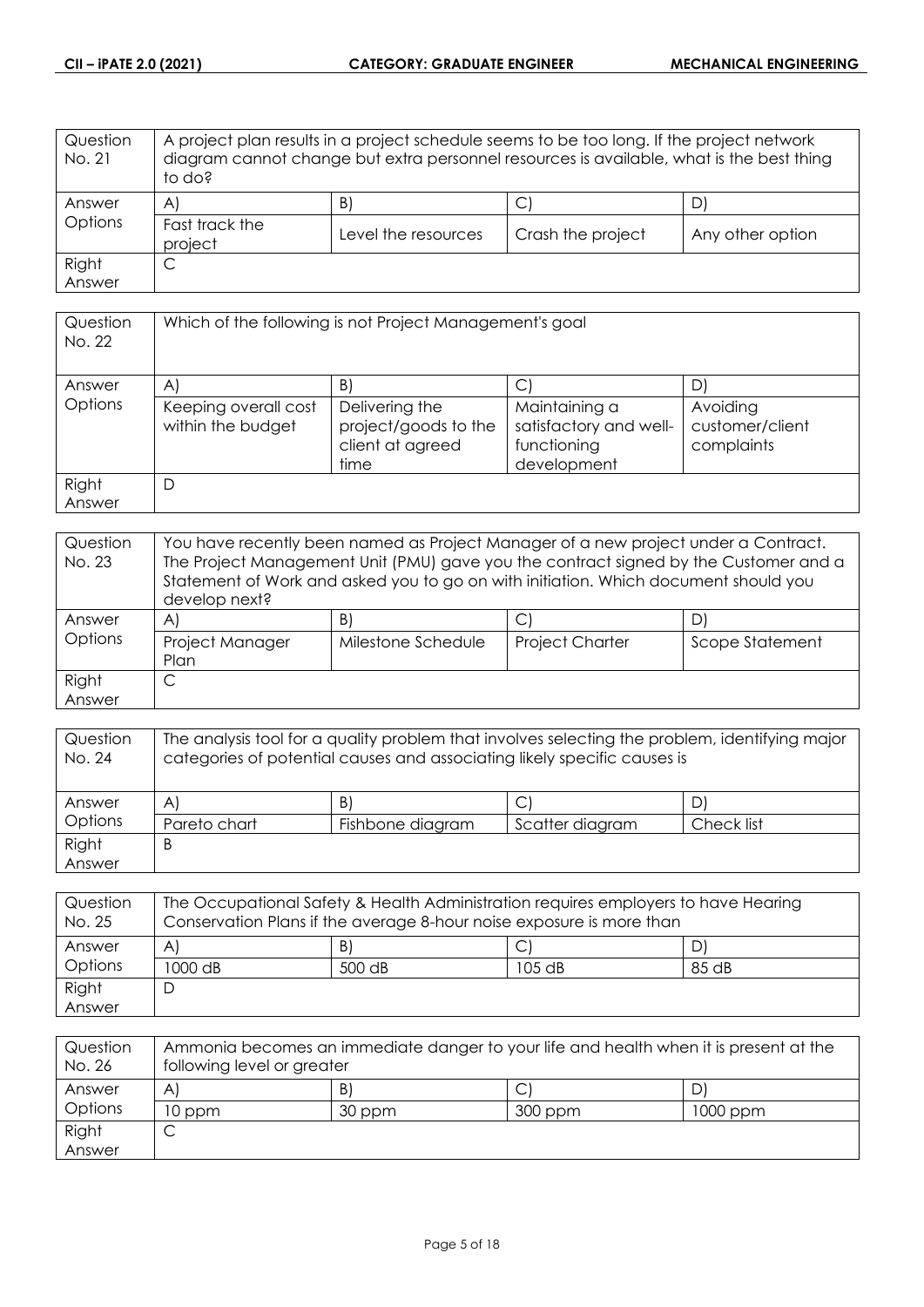| Question<br>No. 27 | Exposure to high levels of noise can lead to which of the following: |                              |                 |                  |
|--------------------|----------------------------------------------------------------------|------------------------------|-----------------|------------------|
| Answer             | $\mathsf{A}$                                                         | B.                           | Ć               |                  |
| Options            | High blood pressure                                                  | Gastrointestinal<br>problems | Chronic fatigue | All of the above |
| Right              | D                                                                    |                              |                 |                  |
| Answer             |                                                                      |                              |                 |                  |

| Question<br>No. 28 | Which type of fire extinguishing system is most commonly used to protect areas containing<br>valuable equipment such as data processing rooms, telecommunications switches, and<br>process control rooms? |                                         |                                    |                                              |
|--------------------|-----------------------------------------------------------------------------------------------------------------------------------------------------------------------------------------------------------|-----------------------------------------|------------------------------------|----------------------------------------------|
| Answer<br>Options  | $\mathsf{A}$<br>Fixed extinguishing<br>systems                                                                                                                                                            | B'<br>Portable<br>extinguishing systems | С<br>Hose extinguishing<br>systems | It's up to the<br>discretion the<br>employer |
| Right<br>Answer    | A                                                                                                                                                                                                         |                                         |                                    |                                              |

| Question<br>No. 29 | If you need to wear glasses with your eye or face protection, which of the following options<br>is acceptable                                           |                                                              |                                                                                              |                  |
|--------------------|---------------------------------------------------------------------------------------------------------------------------------------------------------|--------------------------------------------------------------|----------------------------------------------------------------------------------------------|------------------|
| Answer             | $\mathsf{A}$                                                                                                                                            | B)                                                           | С                                                                                            | D                |
| Options            | Wearing prescription<br>spectacles with side<br>shields and<br>protective lenses<br>that meet safety<br>requirements and<br>also correct your<br>vision | Wearing goggles<br>that fit comfortably<br>over your glasses | Wearing goggles<br>that have corrective<br>lenses mounted<br>behind the<br>protective lenses | All of the above |
| Right<br>Answer    | D                                                                                                                                                       |                                                              |                                                                                              |                  |

| Question | Under which Section of Environment Pollution Act, the CPCB can issue the directions |            |            |           |
|----------|-------------------------------------------------------------------------------------|------------|------------|-----------|
| No. 30   | directly to industries                                                              |            |            |           |
| Answer   | A                                                                                   | B)         |            | DI        |
| Options  | Section 16                                                                          | Section 18 | Section 11 | Section 5 |
| Right    | C                                                                                   |            |            |           |
| Answer   |                                                                                     |            |            |           |

| Question<br>No. 31 | Which of these divisions of Pollution Control Implementation deals with Air Polluting<br>Industries |            |             |           |
|--------------------|-----------------------------------------------------------------------------------------------------|------------|-------------|-----------|
| Answer             | A                                                                                                   | B)         | Ć           |           |
| Options            | $PCI -$                                                                                             | $PCI - II$ | $PCI - III$ | SSI & Law |
| Right              | B                                                                                                   |            |             |           |
| Answer             |                                                                                                     |            |             |           |

| Question<br>No. 32 | The Kyoto Protocol is an international treaty which extends the United Nations<br>Framework Convention on Climate Change (UNFCCC). In which year the convention<br>held? |      |      |      |
|--------------------|--------------------------------------------------------------------------------------------------------------------------------------------------------------------------|------|------|------|
| Answer             | $\mathsf{A}^{\cdot}$                                                                                                                                                     | B)   |      |      |
| Options            | 1987                                                                                                                                                                     | 1995 | 1992 | 1997 |
| Right              | C                                                                                                                                                                        |      |      |      |
| Answer             |                                                                                                                                                                          |      |      |      |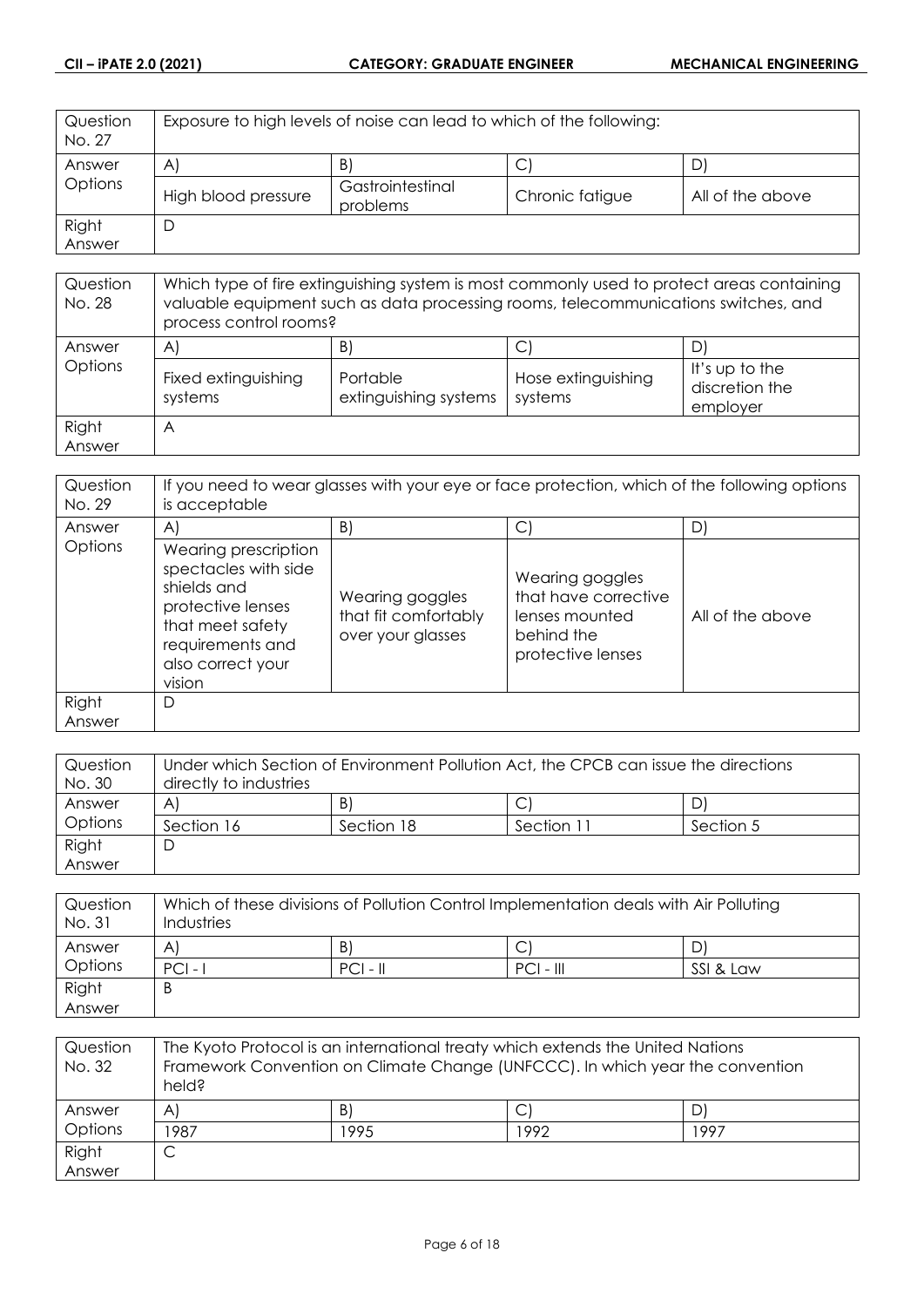| Question<br>No. 33 |                                                                             | What is the harm from manipulation of Earth's Ozone layer? |                                                                               |                                                                     |
|--------------------|-----------------------------------------------------------------------------|------------------------------------------------------------|-------------------------------------------------------------------------------|---------------------------------------------------------------------|
| Answer             | $\mathsf{A}$                                                                | B.                                                         |                                                                               |                                                                     |
| Options            | The average<br>temperature of<br>Earth's surface will<br>increase gradually | The Oxygen content<br>of the atmosphere<br>will decrease   | Increased amount of<br>Ultraviolet radiation<br>will reach earth's<br>surface | Sea level will rise as<br>the polar ice caps<br>will gradually melt |
| Right              | C                                                                           |                                                            |                                                                               |                                                                     |
| Answer             |                                                                             |                                                            |                                                                               |                                                                     |

| Question<br>No. 34 | Which of the following would not represent the cash outflows for the business? |                      |                     |                     |
|--------------------|--------------------------------------------------------------------------------|----------------------|---------------------|---------------------|
| Answer             | A                                                                              | B                    | ◡                   |                     |
| Options            | Purchase of building                                                           | The sale of land for | Retirement of long- | The payment of cash |
|                    | for cash                                                                       | cash                 | term debt           | for dividends       |
| Right              | B                                                                              |                      |                     |                     |
| Answer             |                                                                                |                      |                     |                     |

| Question<br>No. 35 | Which one of the following tangible fixed assets would not normally be depreciated? |           |      |           |
|--------------------|-------------------------------------------------------------------------------------|-----------|------|-----------|
| Answer             | A                                                                                   | B         | ◡    | D'        |
| Options            | <b>Buildings</b>                                                                    | Machinery | Land | Equipment |
| Right              | ◡                                                                                   |           |      |           |
| Answer             |                                                                                     |           |      |           |

| Question | A Profit is earned if? |                |                     |                |
|----------|------------------------|----------------|---------------------|----------------|
| No. 36   |                        |                |                     |                |
| Answer   | A                      | B              | ◡                   |                |
| Options  | Assets exceed          | Income exceeds | Cash Inflow exceeds | Income exceeds |
|          | Expenditure            | Expenditure    | Cash Outflow        | Liabilities    |
| Right    | B                      |                |                     |                |
| Answer   |                        |                |                     |                |

| Question<br>No. 37 | Which of the following budgets is normally prepared first? |              |                  |                 |
|--------------------|------------------------------------------------------------|--------------|------------------|-----------------|
| Answer             | B)<br>D<br>$\mathsf{A}$                                    |              |                  |                 |
| Options            |                                                            |              | ◡<br>Merchandise | Selling expense |
|                    | Cash budget                                                | Sales budget | purchases budget | budget          |
| Right              | B                                                          |              |                  |                 |
| Answer             |                                                            |              |                  |                 |

| Question<br>No. 38 | What is the correct sequence in the formation of a contract? |                                                    |                                                    |                                                    |
|--------------------|--------------------------------------------------------------|----------------------------------------------------|----------------------------------------------------|----------------------------------------------------|
| Answer             | $\mathsf{A}^{\prime}$                                        | B'                                                 |                                                    | D                                                  |
| Options            | Offer, acceptance,<br>agreement,<br>consideration.           | Agreement,<br>consideration, offer,<br>acceptance. | Offer, agreement,<br>consideration,<br>acceptance. | Offer, acceptance,<br>consideration,<br>agreement. |
| Right              | D                                                            |                                                    |                                                    |                                                    |
| Answer             |                                                              |                                                    |                                                    |                                                    |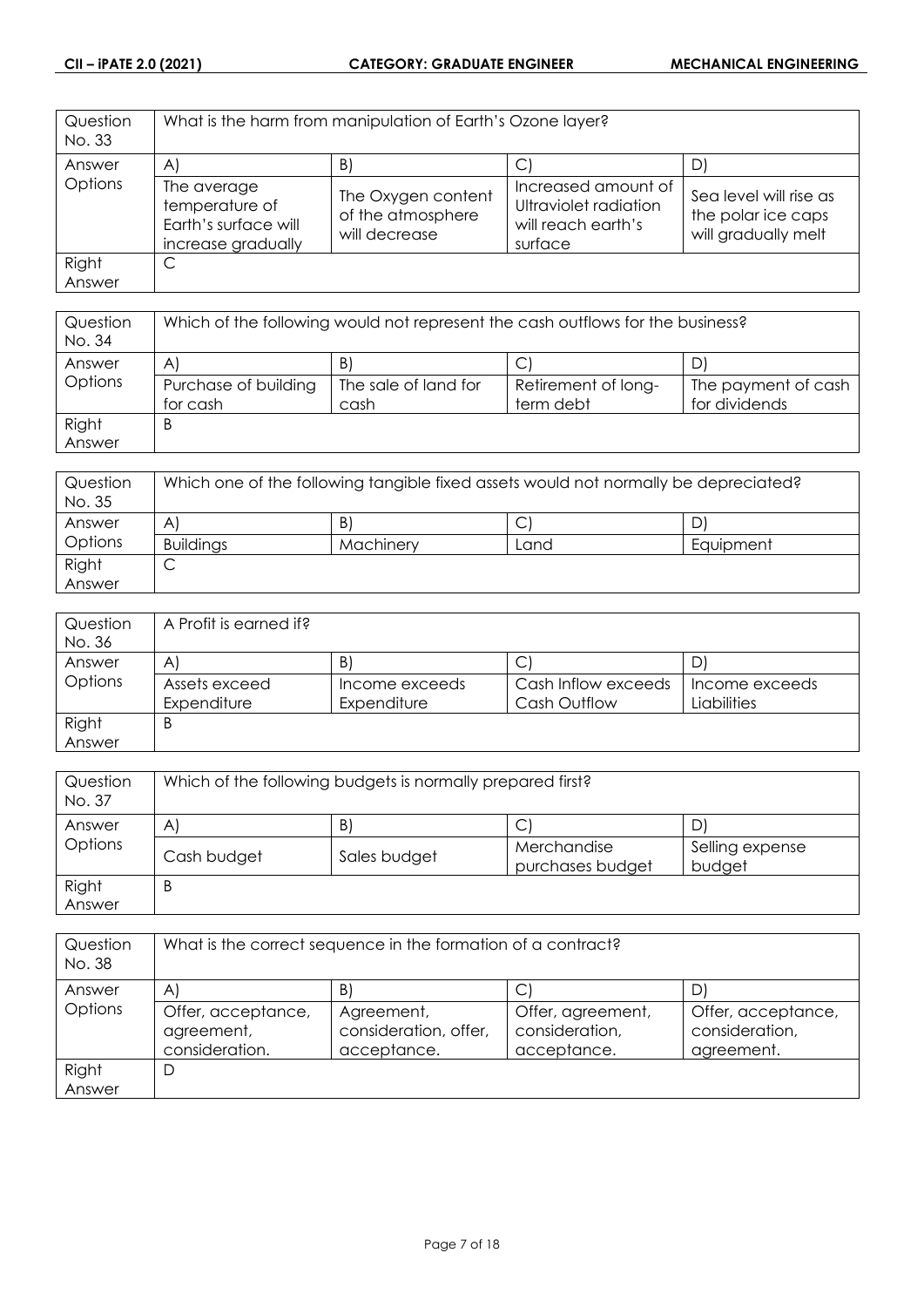| Question<br>No. 39 | Which of the following answers is most accurate description of arbitration?                        |                                                                                                                              |                                                                                      |                                                                                        |
|--------------------|----------------------------------------------------------------------------------------------------|------------------------------------------------------------------------------------------------------------------------------|--------------------------------------------------------------------------------------|----------------------------------------------------------------------------------------|
| Answer             | $\mathsf{A}$                                                                                       | $\vert B \vert$                                                                                                              | C.                                                                                   | D)                                                                                     |
| Options            | An informal meeting<br>between the parties<br>involving a<br>discussion to sort out<br>the dispute | An adjucative<br>process where the<br>parties submit their<br>disputes for a<br>binding decision to<br>an impartial tribunal | A meeting between<br>the parties where an<br>impartial third party<br>gives decision | An impartial umpire<br>selected to decide<br>after hearing the<br>dispute from parties |
| Right<br>Answer    | B                                                                                                  |                                                                                                                              |                                                                                      |                                                                                        |

| Question<br>No. 40 | Which of the following answers is not type of alternative dispute resolution? |                   |              |           |
|--------------------|-------------------------------------------------------------------------------|-------------------|--------------|-----------|
| Answer             | $\mathsf{A}^{\prime}$                                                         | B)                | ◡            |           |
| Options            | Arbitration                                                                   | Court proceedings | Conciliation | Mediation |
| Right              | B                                                                             |                   |              |           |
| Answer             |                                                                               |                   |              |           |

| Question<br>No. 41 | The equation of state for n moles of an ideal gas is PV =nRT, where R is the universal gas<br>constant and all other quantities have their usual meanings. What are the dimensions of R? |                                  |                             |                     |
|--------------------|------------------------------------------------------------------------------------------------------------------------------------------------------------------------------------------|----------------------------------|-----------------------------|---------------------|
| Answer<br>Options  | A<br>M <sup>o</sup> LT-2 K-1 mol-1                                                                                                                                                       | B<br>$M^{0}[2T-2K^{-1}mol^{-1}]$ | $ML^{2}T-2$ K $-1$ mol $-1$ | $ML-2T-2$ K-1 mol-1 |
| Right<br>Answer    | ◡                                                                                                                                                                                        |                                  |                             |                     |

| Question<br>No. 42 | A cylindrical tube open at both ends has fundamental frequency n. If one of the ends is<br>closed, the fundamental frequency will become |    |    |   |
|--------------------|------------------------------------------------------------------------------------------------------------------------------------------|----|----|---|
| Answer             | A                                                                                                                                        | B) | ◡  | D |
| Options            | n/2                                                                                                                                      | 2n | 4n |   |
| Right              |                                                                                                                                          |    |    |   |
| Answer             |                                                                                                                                          |    |    |   |

| Question<br>No. 43 | The speed of sound in a gas is V and the root mean square speed of the gas molecules is<br>$V_{rms}$ . If the ratio of the specific heats of the gas is 1.5, then the ratio of V: $V_{rms}$ will be |     |      |               |
|--------------------|-----------------------------------------------------------------------------------------------------------------------------------------------------------------------------------------------------|-----|------|---------------|
| Answer             | $\mathsf{A}$                                                                                                                                                                                        | B)  |      |               |
| Options            | 1:2                                                                                                                                                                                                 | 1:3 | l∶√2 | $1:1\sqrt{3}$ |
| Right              | ◡                                                                                                                                                                                                   |     |      |               |
| Answer             |                                                                                                                                                                                                     |     |      |               |

| Question<br>No. 44 | Which of the following phenomena gives evidence of the molecular structure of the<br>matter? |                  |             |              |
|--------------------|----------------------------------------------------------------------------------------------|------------------|-------------|--------------|
| Answer             | Α                                                                                            | B)               |             |              |
| Options            | Brownian motion                                                                              | <b>Diffusion</b> | Evaporation | All of these |
| Right              |                                                                                              |                  |             |              |
| Answer             |                                                                                              |                  |             |              |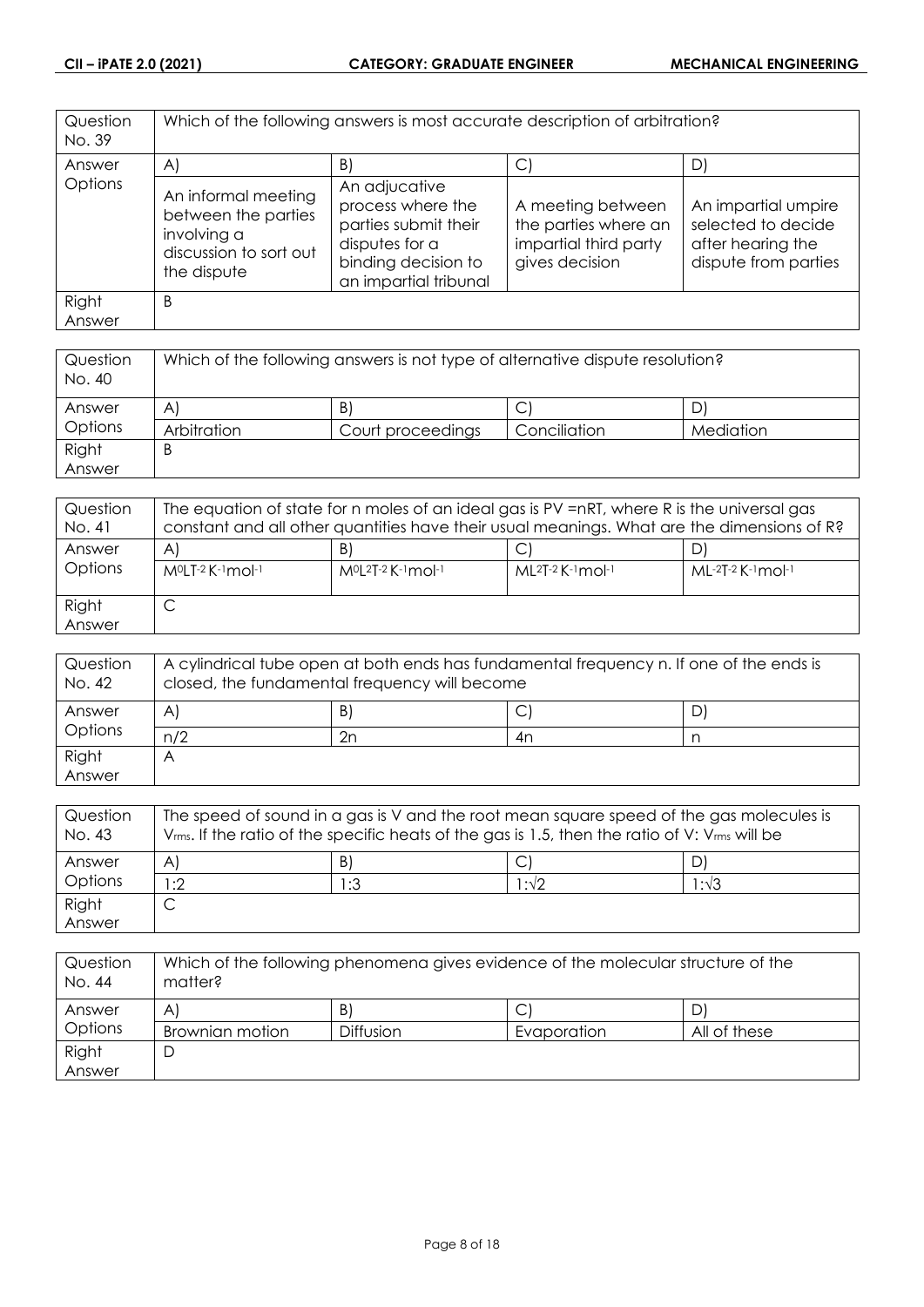| Question | Starting with the same initial conditions, an ideal gas expands from volume $V_1$ to $V_2$ in three |                                                                                         |                   |                   |
|----------|-----------------------------------------------------------------------------------------------------|-----------------------------------------------------------------------------------------|-------------------|-------------------|
| No. 45   | different ways. The work done by the gas is $W_1$ if the process is purely isobaric, $W_2$ if the   |                                                                                         |                   |                   |
|          |                                                                                                     | process is purely isochoric and W <sub>3</sub> if the process is purely adiabatic. Then |                   |                   |
| Answer   | $\mathsf{A}$                                                                                        | B)                                                                                      |                   | D'                |
| Options  | $W_1 > W_2 > W_3$                                                                                   | $W_2 > W_1 > W_3$                                                                       | $W_1 > W_3 > W_2$ | $W_3 > W_1 > W_2$ |
| Right    | С                                                                                                   |                                                                                         |                   |                   |
| Answer   |                                                                                                     |                                                                                         |                   |                   |

| Question<br>No. 46 | A vessel contains a mixture of 1 mole of oxygen and two moles of nitrogen at 300K. The<br>ratio of the rotational kinetic energy per $O_2$ molecule to that per $N_2$ molecule is |     |     |                                                             |
|--------------------|-----------------------------------------------------------------------------------------------------------------------------------------------------------------------------------|-----|-----|-------------------------------------------------------------|
| Answer             | $\mathsf{A}$                                                                                                                                                                      | B)  |     |                                                             |
| Options            | l : 1                                                                                                                                                                             | ∣:2 | 2:1 | Depends on the<br>moment of inertia of<br>the two molecules |
| Right<br>Answer    | A                                                                                                                                                                                 |     |     |                                                             |

| Question | In a test experiment on a model aeroplane in a wind tunnel, the flow speeds on the lower                   |               |                          |                     |
|----------|------------------------------------------------------------------------------------------------------------|---------------|--------------------------|---------------------|
| No. 47   | and upper surfaces of the wing are v and $\sqrt{2}v$ respectively. If the density of air is $\rho$ and the |               |                          |                     |
|          | surface area of the wing is A, the dynamic life on the wing is given by                                    |               |                          |                     |
| Answer   | A                                                                                                          | B.            |                          |                     |
| Options  | $(\rho$ v <sup>2</sup> A)/ $\sqrt{2}$                                                                      | $(p v^2 A)/2$ | $2\rho$ v <sup>2</sup> A | $\sqrt{2}$ o v $2A$ |
| Right    | Β                                                                                                          |               |                          |                     |
| Answer   |                                                                                                            |               |                          |                     |

| Question | A boy whirls a stone in a horizontal circle 2m above the ground by means of a string 1.25m  |                     |                                                                                     |                     |
|----------|---------------------------------------------------------------------------------------------|---------------------|-------------------------------------------------------------------------------------|---------------------|
| No. 48   | long. The string breaks and the stone flies off horizontally, striking the ground 10m away. |                     |                                                                                     |                     |
|          |                                                                                             |                     | What is the magnitude of the centripetal acceleration during circular motion? (Take |                     |
|          | $g=10m/s^2$                                                                                 |                     |                                                                                     |                     |
| Answer   | $\mathsf{A}$                                                                                | B)                  |                                                                                     | D                   |
| Options  | 400m/s <sup>2</sup>                                                                         | 300m/s <sup>2</sup> | 200m/s <sup>2</sup>                                                                 | 100m/s <sup>2</sup> |
| Right    | ◡                                                                                           |                     |                                                                                     |                     |
| Answer   |                                                                                             |                     |                                                                                     |                     |

| Question<br>No. 49 | Radium (with Atomic no. = 87, Mass No. = 221) undergoes radioactive decay with a half-life<br>of 4 days. The probability that a Ra nucleus will disintegrate in 8 days is |     |    |  |
|--------------------|---------------------------------------------------------------------------------------------------------------------------------------------------------------------------|-----|----|--|
| Answer             | A                                                                                                                                                                         | B   |    |  |
| Options            | 74                                                                                                                                                                        | 3/4 | /2 |  |
| Right              | B                                                                                                                                                                         |     |    |  |
| Answer             |                                                                                                                                                                           |     |    |  |

| Question<br>No. 50 | A tunnel is dug along the diameter of the earth. An object is held in the tunnel at a<br>distance x from the centre of the earth. The magnitude of the gravitational force on the<br>object is proportional to |         |  |       |
|--------------------|----------------------------------------------------------------------------------------------------------------------------------------------------------------------------------------------------------------|---------|--|-------|
| Answer             | A                                                                                                                                                                                                              | B       |  |       |
| Options            | $\sqrt{x}$                                                                                                                                                                                                     | $1/x^2$ |  | $x^2$ |
| Right              |                                                                                                                                                                                                                |         |  |       |
| Answer             |                                                                                                                                                                                                                |         |  |       |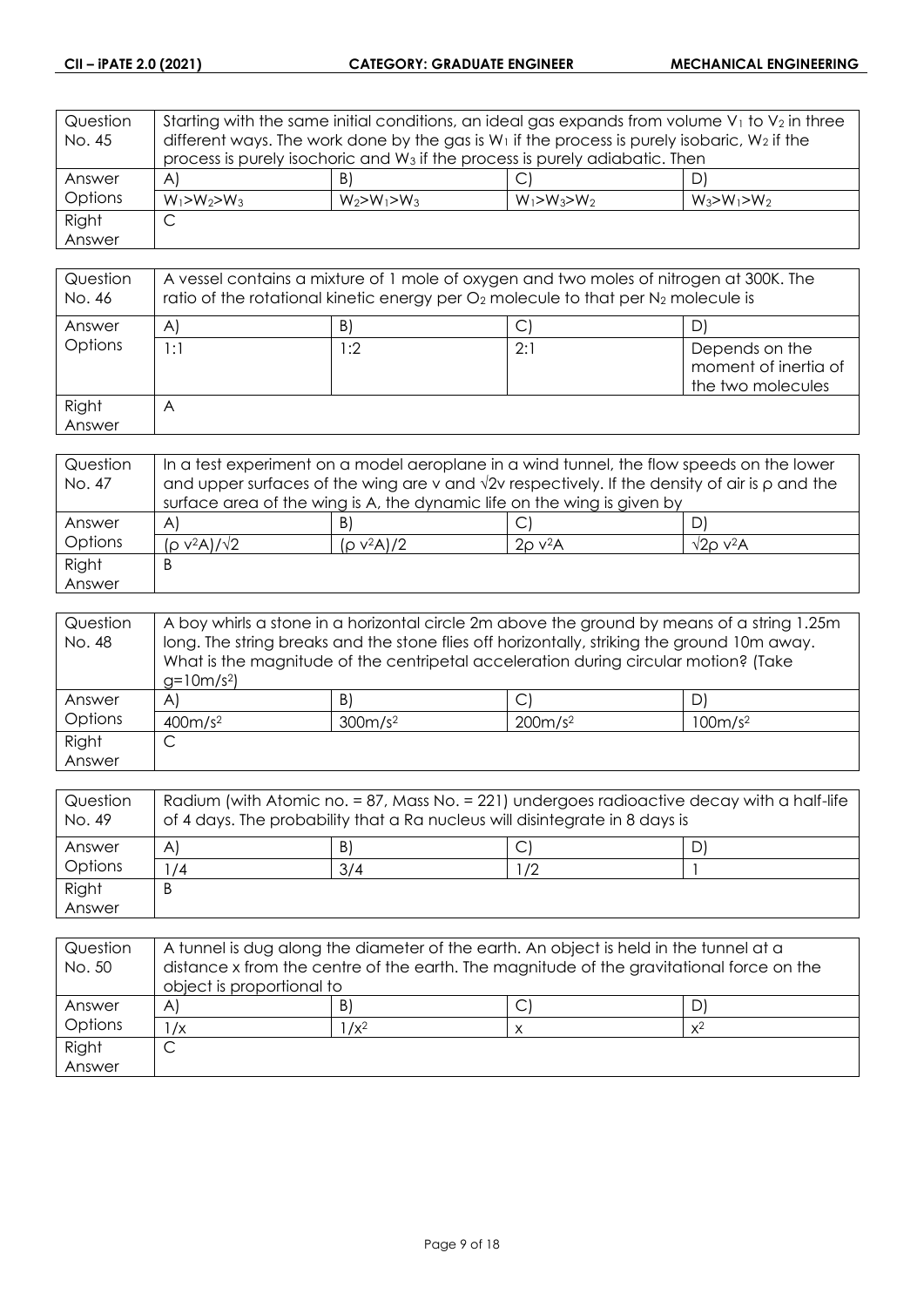| Question<br>No. 51 | What are the dimensions of kinematic viscosity of a fluid? |              |      |          |
|--------------------|------------------------------------------------------------|--------------|------|----------|
| Answer             | $\mathsf{A}$                                               | $\mathsf{B}$ | ◡    | D        |
| Options            | T-Z                                                        | $T1 - 2$     | 1--2 | $2T - 1$ |
| Right              |                                                            |              |      |          |
| Answer             |                                                            |              |      |          |

| Question<br>No. 52 | The Poisson's ratio for a perfectly incompressible linear elastic material is |    |     |          |
|--------------------|-------------------------------------------------------------------------------|----|-----|----------|
| Answer             | A                                                                             | B) | ◡   |          |
| Options            |                                                                               |    | 0.5 | infinity |
| Right              |                                                                               |    |     |          |
| Answer             |                                                                               |    |     |          |

| Question<br>No. 53 | If the surface tension of water-air interface is 0.075 N/m, the gauge pressure inside a rain<br>N/m <sup>2</sup><br>drop of 1 mm diameter will be |     |    |     |
|--------------------|---------------------------------------------------------------------------------------------------------------------------------------------------|-----|----|-----|
| Answer             | A                                                                                                                                                 | B)  | ◡  |     |
| Options            | 100                                                                                                                                               | 300 | 50 | 200 |
| Right              | Β                                                                                                                                                 |     |    |     |
| Answer             |                                                                                                                                                   |     |    |     |

| Question<br>No. 54 | Duralumin contains                                                                                                       |                                                                                                                                                                            |                                                                         |                                                              |
|--------------------|--------------------------------------------------------------------------------------------------------------------------|----------------------------------------------------------------------------------------------------------------------------------------------------------------------------|-------------------------------------------------------------------------|--------------------------------------------------------------|
| Answer<br>Options  | $\mathsf{A}$<br>3.5% to 4.5% copper,<br>$0.4\%$ to $0.7\%$<br>magnesium, 0.4% to<br>0.7% manganese<br>and rest aluminium | $\lfloor B \rfloor$<br>3.5% to 4.5% copper,<br>1.2% to 1.7%<br>manganese, 1.8% to<br>2.3% nickel, 0.6%<br>each of silicon,<br>magnesium and<br>iron, and rest<br>aluminium | C <br>4% to 4.5%<br>magnesium, 3% to<br>4% copper and rest<br>aluminium | D.<br>5% to 6% tin, 2% to<br>3% copper and rest<br>aluminium |
| Right<br>Answer    | A                                                                                                                        |                                                                                                                                                                            |                                                                         |                                                              |

| Question | A heat pump absorbs 15kW of heat from outside environment at 250 K while absorbing |     |    |    |
|----------|------------------------------------------------------------------------------------|-----|----|----|
| No. 55   | 30kW of work. It delivers the heat to a room that must be kept warm at 300K. The   |     |    |    |
|          | Coefficient of Performance (COP) of the heat pump is                               |     |    |    |
| Answer   | A                                                                                  | -B) |    |    |
| Options  | . .5                                                                               | .8  | .2 | .6 |
| Right    | Α                                                                                  |     |    |    |
| Answer   |                                                                                    |     |    |    |

| Question<br>No. 56 | Which one of the following is NOT a rotating machine? |                  |           |          |
|--------------------|-------------------------------------------------------|------------------|-----------|----------|
| Answer             | Α                                                     | B)               | ◡         | D        |
| Options            | Gear pump                                             | Centrifugal pump | Vane Pump | Jet pump |
| Right              | ◡                                                     |                  |           |          |
| Answer             |                                                       |                  |           |          |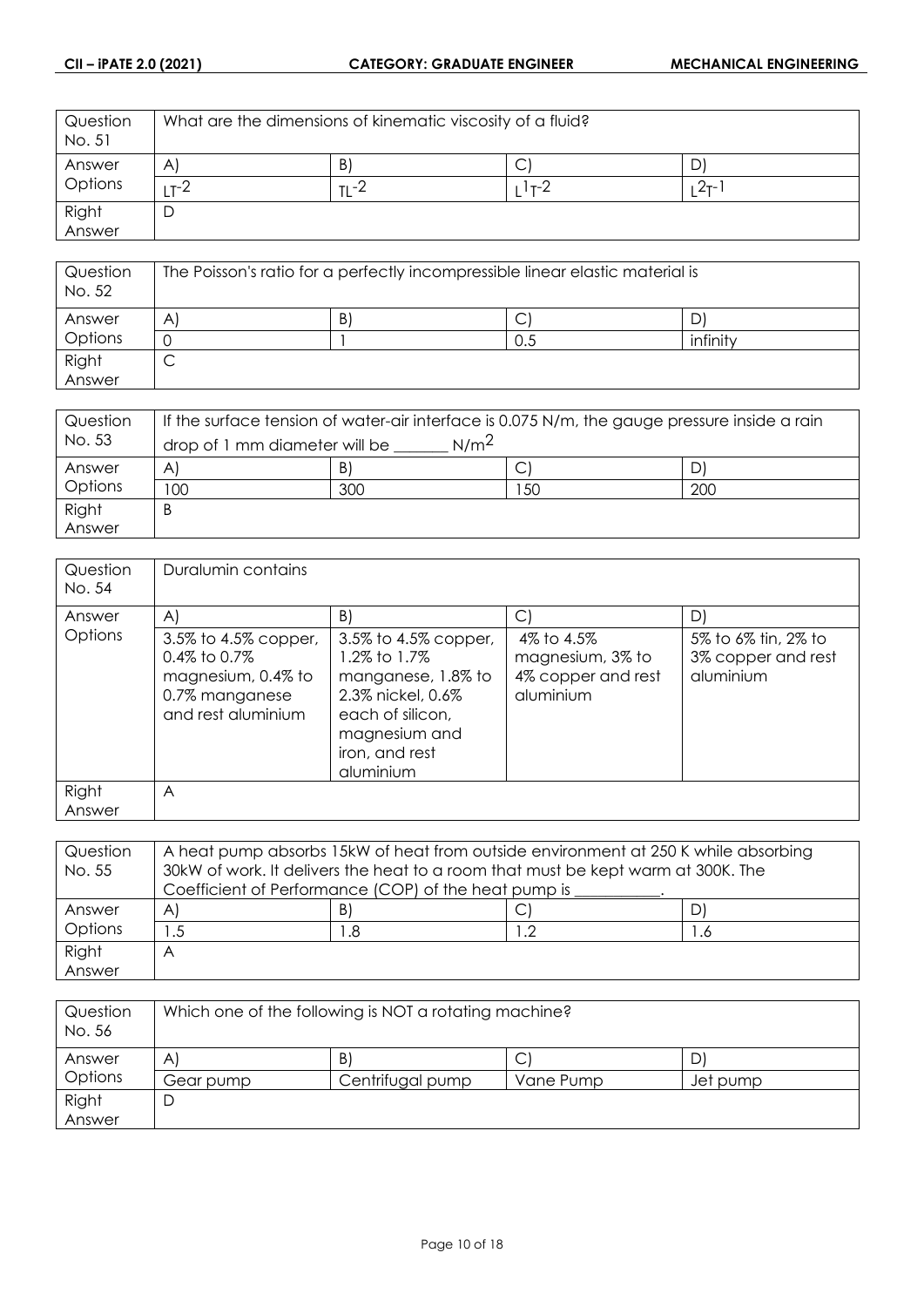| Question | Which of the following assumptions are made for deriving Bernoulli's equation?     |                                                        |        |            |
|----------|------------------------------------------------------------------------------------|--------------------------------------------------------|--------|------------|
| No. 57   | 1. Flow is steady and incompressible,                                              |                                                        |        |            |
|          | 2. Flow is unsteady and compressible,                                              |                                                        |        |            |
|          | 3. Effect of friction is neglected and flow is along a stream line,                |                                                        |        |            |
|          | 4. Effect of friction is taken into consideration and flow is along a stream line. |                                                        |        |            |
|          |                                                                                    |                                                        |        |            |
|          |                                                                                    | Select the correct answer using the codes given below: |        |            |
| Answer   | $\mathsf{A}$                                                                       | B)                                                     |        |            |
| Options  | & 3                                                                                | 2 & 4                                                  | 1, 283 | 1, 2, 8, 4 |
| Right    | A                                                                                  |                                                        |        |            |
| Answer   |                                                                                    |                                                        |        |            |

| Question<br>No. 58 | Flow takes place and Reynolds Number of 1600 in two different pipes with relative<br>roughness of 0.001 and 0.002. The friction factor |                                                                               |                                                                         |                                                                                 |
|--------------------|----------------------------------------------------------------------------------------------------------------------------------------|-------------------------------------------------------------------------------|-------------------------------------------------------------------------|---------------------------------------------------------------------------------|
| Answer             | A                                                                                                                                      | B)                                                                            |                                                                         | D.                                                                              |
| Options            | Will be the same in<br>both the pipes.                                                                                                 | Will be higher in the<br>case of pipe with<br>relative roughness of<br>0.001. | In the two pipes<br>cannot be<br>compared on the<br>basis of data given | Will be higher in the<br>case of pipe having<br>relative roughness of<br>0.002. |
| Right<br>Answer    | A                                                                                                                                      |                                                                               |                                                                         |                                                                                 |

| Question<br>No. 59 | Saturated steam at 100°C condenses on the outside of a tube. Cold fluid enters the tube at<br>30°C and exists at 65°C. The value of the Log Mean Temperature Difference (LMTD) is<br>$^{\circ}$ C. |       |        |       |
|--------------------|----------------------------------------------------------------------------------------------------------------------------------------------------------------------------------------------------|-------|--------|-------|
| Answer             | $\mathsf{A}^{\scriptscriptstyle{\parallel}}$                                                                                                                                                       | B)    |        | DI    |
| Options            | 25.25                                                                                                                                                                                              | 51.32 | 100.98 | 50.49 |
| Right              |                                                                                                                                                                                                    |       |        |       |
| Answer             |                                                                                                                                                                                                    |       |        |       |

| Question<br>No. 60 | In the case of a centrifugal pump, cavitation will occur if      |                                                                                        |                                                                  |                                                                                     |
|--------------------|------------------------------------------------------------------|----------------------------------------------------------------------------------------|------------------------------------------------------------------|-------------------------------------------------------------------------------------|
| Answer             | A                                                                | B)                                                                                     |                                                                  | D                                                                                   |
| Options            | It operates above<br>the minimum net<br>positive suction<br>head | The pressure at the<br>inlet of the pump is<br>equal to the<br>atmospheric<br>pressure | It operates below<br>the minimum net<br>positive suction<br>head | The pressure at the<br>inlet of the pump is<br>above the<br>atmospheric<br>pressure |
| Right              |                                                                  |                                                                                        |                                                                  |                                                                                     |
| Answer             |                                                                  |                                                                                        |                                                                  |                                                                                     |

| Question | In a steam turbine with steam flow rate of 1 kg/s, inlet velocity of steam of 100 m/s, exit |           |                        |           |  |
|----------|---------------------------------------------------------------------------------------------|-----------|------------------------|-----------|--|
| No. 61   | velocity of steam of 150 m/s, enthalpy at inlet of 2800 kJ/kg, enthalpy at outlet of 1600   |           |                        |           |  |
|          | kJ/kg, the power available from the turbine will be nearly                                  |           |                        |           |  |
| Answer   | $\mathsf{A}$                                                                                | B)        | $\mathcal{C}^{\prime}$ | D)        |  |
| Options  | 1481.6 kW                                                                                   | 1193.8 kW | 1575.5 kW              | 1685.3 kW |  |
| Right    | B                                                                                           |           |                        |           |  |
| Answer   |                                                                                             |           |                        |           |  |

| Question<br>No. 62 | In centrifugal compressors, there exists a loss of energy due to the mismatch of direction of<br>relative velocity of fluid at inlet with inlet blade angle. This loss is known as |                |                |              |
|--------------------|------------------------------------------------------------------------------------------------------------------------------------------------------------------------------------|----------------|----------------|--------------|
| Answer             | A                                                                                                                                                                                  | B              |                |              |
| Options            | Frictional loss                                                                                                                                                                    | Clearance loss | Incedence loss | Leakage loss |
| Right              | ◡                                                                                                                                                                                  |                |                |              |
| Answer             |                                                                                                                                                                                    |                |                |              |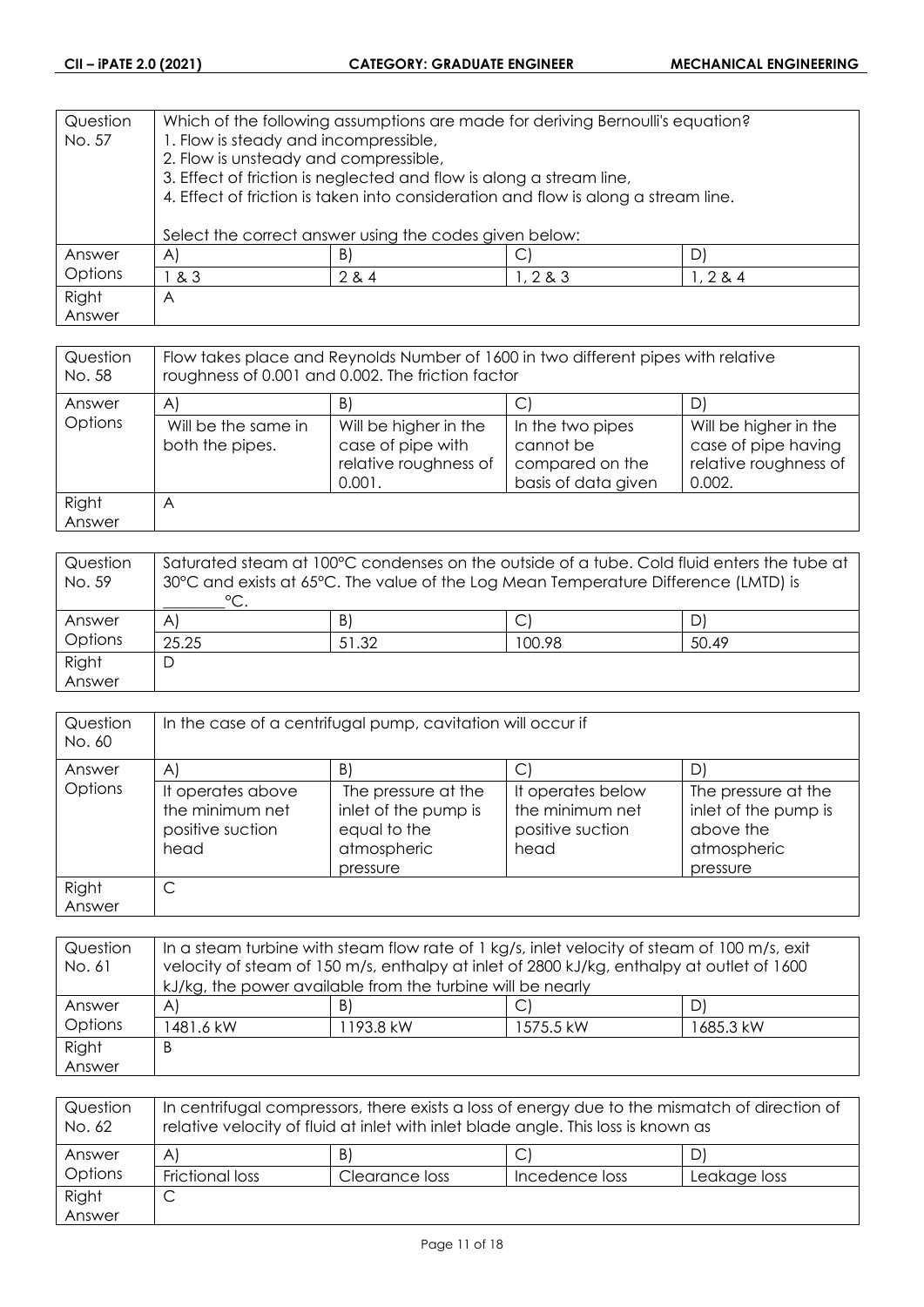| Question | In order to substantially reduce leakage of heat from atmosphere into cold refrigerant  |                                                              |                     |                         |
|----------|-----------------------------------------------------------------------------------------|--------------------------------------------------------------|---------------------|-------------------------|
| No. 63   | flowing in small diameter copper tubes in a refrigerant system, the radial thickness of |                                                              |                     |                         |
|          |                                                                                         | insulation, cylindrically wrapped around the tubes, must be: |                     |                         |
| Answer   | $\mathsf{A}$                                                                            | B.                                                           | C                   |                         |
| Options  | Slightly higher than                                                                    | Equal to the critical                                        | Slightly lower than | Considerably higher     |
|          | critical radius of                                                                      | radius of insulation                                         | critical radius of  | than critical radius of |
|          | insulation                                                                              |                                                              | insulation          | insulation              |
| Right    | D                                                                                       |                                                              |                     |                         |
| Answer   |                                                                                         |                                                              |                     |                         |

| Question<br>No. 64 | Which one of the following modes of heat transfer would take place predominantly, from<br>boiler furnace to water wall? |                  |                                   |           |
|--------------------|-------------------------------------------------------------------------------------------------------------------------|------------------|-----------------------------------|-----------|
| Answer<br>Options  | A'<br>Conduction                                                                                                        | B)<br>Convection | С<br>Conduction and<br>convection | Radiation |
| Right<br>Answer    | D                                                                                                                       |                  |                                   |           |

| Question<br>No. 65 | Air can be best heated by steam in a heat exchanger of |            |                                                |                     |
|--------------------|--------------------------------------------------------|------------|------------------------------------------------|---------------------|
| Answer             | Α                                                      | B)         |                                                |                     |
| Options            | Double pipe type<br>with fins on air side              | Plate type | Double pipe type<br>with fins on<br>steam side | Shell and tube type |
| Right<br>Answer    | А                                                      |            |                                                |                     |

| Question | The theory of failure used in designing the ductile materials in a most accurate way is by |    |  |            |
|----------|--------------------------------------------------------------------------------------------|----|--|------------|
| No. 66   | (1) maximum principal stress theory,                                                       |    |  |            |
|          | (2) distortion energy theory,                                                              |    |  |            |
|          | (3) maximum strain theory                                                                  |    |  |            |
| Answer   | A                                                                                          | B) |  |            |
| Options  |                                                                                            |    |  | 1, 2, 8, 3 |
| Right    | Β                                                                                          |    |  |            |
| Answer   |                                                                                            |    |  |            |

| Question<br>No. 67 |                      | A rigid ball of weight 100 N is suspended with the help of a string. The ball is pulled by a<br>horizontal force F such that the string makes an angle of 30 <sup>0</sup> with the vertical. The<br>magnitude of force F (in N) is |         |        |  |  |
|--------------------|----------------------|------------------------------------------------------------------------------------------------------------------------------------------------------------------------------------------------------------------------------------|---------|--------|--|--|
|                    | $130^\circ$<br>100 N |                                                                                                                                                                                                                                    |         |        |  |  |
| Answer             | A)                   | B)                                                                                                                                                                                                                                 | C       | D)     |  |  |
| Options            | 75.37N               | 57.73N                                                                                                                                                                                                                             | 115.46N | 63.37N |  |  |
| Right<br>Answer    | B                    |                                                                                                                                                                                                                                    |         |        |  |  |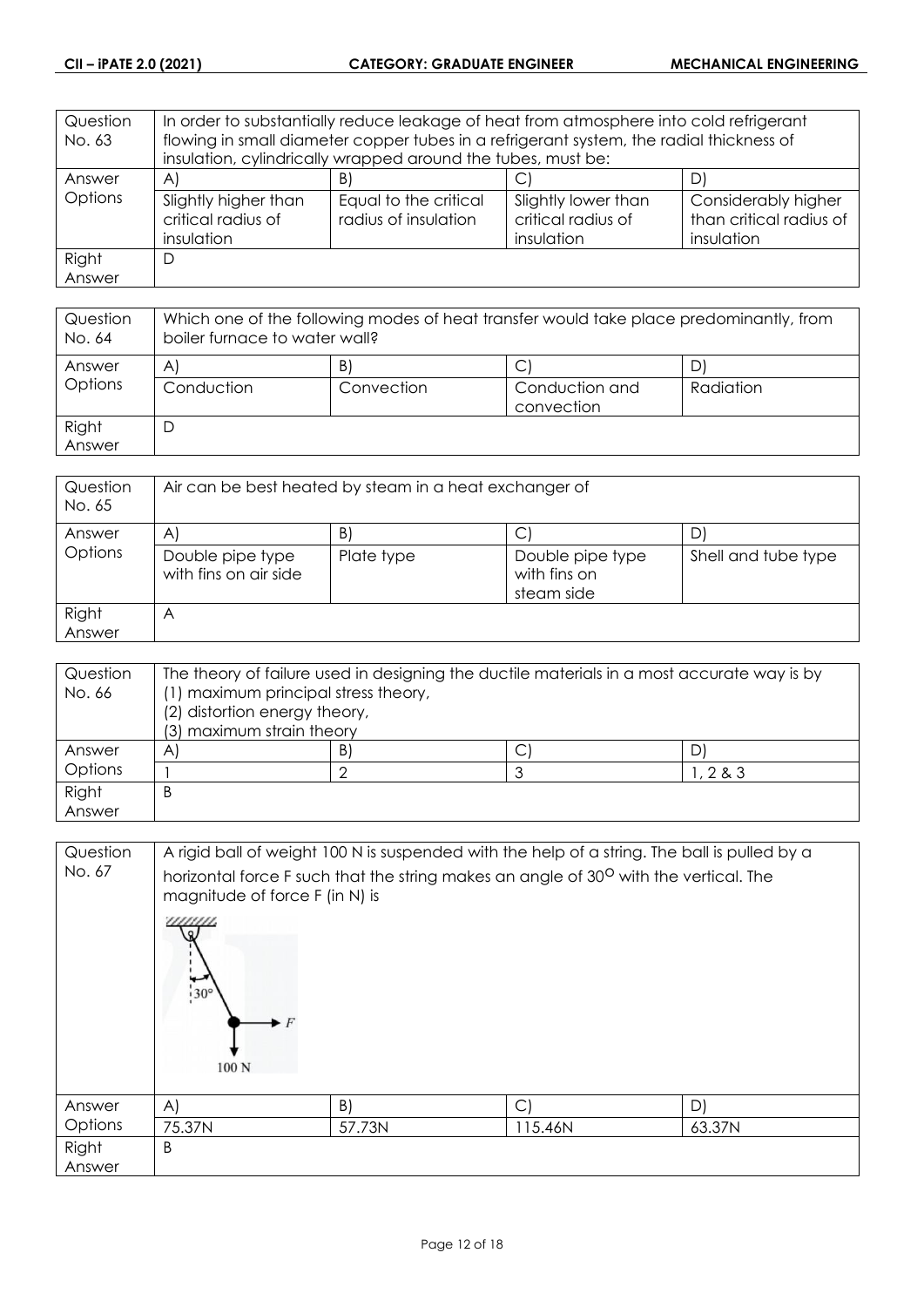| Question<br>No. 68 | A point mass M is released from rest and slides down a<br>spherical bowl (of radius R) from a height H as shown in the<br>figure below. The surface of the bowl is smooth (no friction).<br>The velocity of the mass at the bottom of the bowl is |             |             | .R             |
|--------------------|---------------------------------------------------------------------------------------------------------------------------------------------------------------------------------------------------------------------------------------------------|-------------|-------------|----------------|
| Answer             | $\forall$                                                                                                                                                                                                                                         | B           |             |                |
| Options            | /(2gR)                                                                                                                                                                                                                                            | $\sqrt{gH}$ | $\sqrt{gR}$ | $\sqrt{2}$ gH) |
| Right              | D                                                                                                                                                                                                                                                 |             |             |                |
| Answer             |                                                                                                                                                                                                                                                   |             |             |                |

| Question<br>No. 69 | If the temperature of a solid-state changes from 27°C to 627°C, then emissive power<br>changes which rate |      |     |     |
|--------------------|-----------------------------------------------------------------------------------------------------------|------|-----|-----|
| Answer             | A                                                                                                         | B)   | ◡   |     |
| Options            | ۰.9                                                                                                       | 1:27 | :81 | 1:3 |
| Right              | ◡                                                                                                         |      |     |     |
| Answer             |                                                                                                           |      |     |     |

| Question<br>No. 70 | What is the value of the radius of gyration of disc type flywheel as compared to rim type<br>flywheel for the same diameter? |            |         |             |
|--------------------|------------------------------------------------------------------------------------------------------------------------------|------------|---------|-------------|
| Answer             | A                                                                                                                            | B)         | ⌒<br>◡  |             |
| Options            | 2 times                                                                                                                      | ∣/√2 times | 4 times | $1/2$ times |
| Right              | B                                                                                                                            |            |         |             |
| Answer             |                                                                                                                              |            |         |             |

| Question<br>No. 71 | Under optimal conditions of the process the temperatures experienced by a copper work<br>piece in fusion welding, brazing and soldering are represented by |                                                 |                           |                                               |
|--------------------|------------------------------------------------------------------------------------------------------------------------------------------------------------|-------------------------------------------------|---------------------------|-----------------------------------------------|
| Answer             | A                                                                                                                                                          | B)                                              | С                         | DI                                            |
| Options            | $Tbrazing > Twelding > 0$                                                                                                                                  | $T_{\text{soldering}}$ > $T_{\text{welding}}$ > | $Tbrazing > Tsoldering >$ | $T_{\text{welding}}$ > $T_{\text{brazing}}$ > |
|                    | soldering                                                                                                                                                  | <i>I</i> brazing                                | Twelding                  | <i>soldering</i>                              |
| Right              |                                                                                                                                                            |                                                 |                           |                                               |
| Answer             |                                                                                                                                                            |                                                 |                           |                                               |

| Question<br>No. 72 | Ring rolling is used:         |                                                          |                              |                                        |
|--------------------|-------------------------------|----------------------------------------------------------|------------------------------|----------------------------------------|
| Answer             | A                             | $\mathsf{B}$                                             | С                            | D                                      |
| Options            | To produce a<br>seamless tube | To decrease the<br>thickness and<br>increase<br>diameter | To produce large<br>cylinder | To increase the<br>thickness of a ring |
| Right              | B                             |                                                          |                              |                                        |
| Answer             |                               |                                                          |                              |                                        |

| Question<br>No. 73 | In drop forging, forging is done by dropping |                                    |                                                          |                                         |
|--------------------|----------------------------------------------|------------------------------------|----------------------------------------------------------|-----------------------------------------|
| Answer             | A'                                           | B)                                 | С                                                        | D                                       |
| Options            | The hammer at high<br>velocity.              | The work piece at<br>high velocity | A weight on<br>hammer to produce<br>the requisite impact | The die with hammer<br>at high velocity |
| Right<br>Answer    | D                                            |                                    |                                                          |                                         |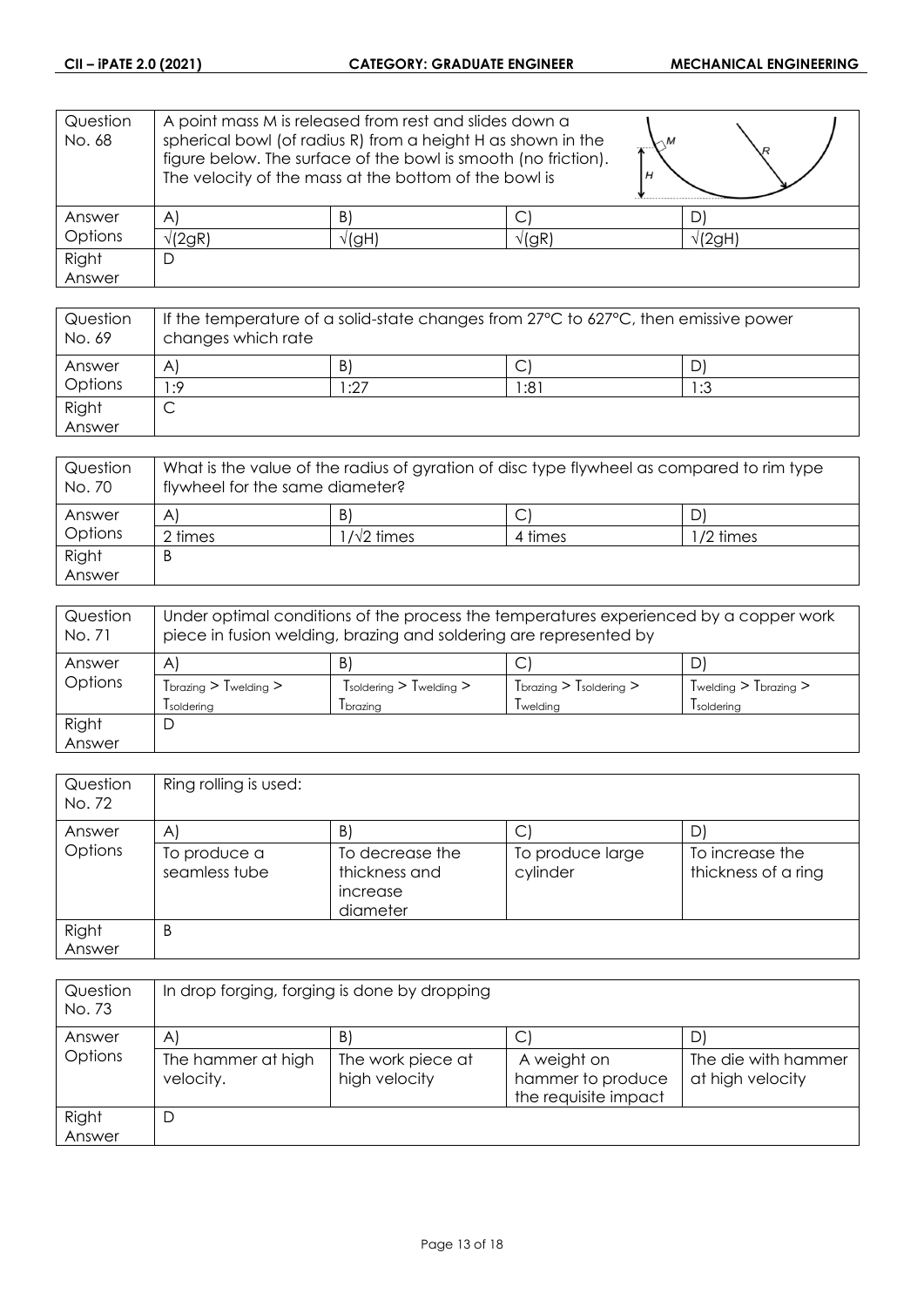| Question<br>No. 74 | A block of mass "m" rests on an inclined plane and is attached by a string to the wall as<br>shown in the figure. The coefficient of static friction between the plane and the block is<br>0.25. The string can withstand a maximum force of 20 N. The maximum value of the mass<br>(m) for which the string will not break and the block will be in static equilibrium is------- kg.<br>(Take cos $\theta$ = 0.8 and sin $\theta$ = 0.6. Acceleration due to gravity g = 10 m/s <sup>2</sup> ) |    |            |    |  |
|--------------------|-------------------------------------------------------------------------------------------------------------------------------------------------------------------------------------------------------------------------------------------------------------------------------------------------------------------------------------------------------------------------------------------------------------------------------------------------------------------------------------------------|----|------------|----|--|
| Answer             | $\mathsf{A}$                                                                                                                                                                                                                                                                                                                                                                                                                                                                                    | B) | $\bigcirc$ | D) |  |
|                    |                                                                                                                                                                                                                                                                                                                                                                                                                                                                                                 |    |            |    |  |
| Options            | 10<br>5<br>8                                                                                                                                                                                                                                                                                                                                                                                                                                                                                    |    |            |    |  |
| Right              | B                                                                                                                                                                                                                                                                                                                                                                                                                                                                                               |    |            |    |  |
| Answer             |                                                                                                                                                                                                                                                                                                                                                                                                                                                                                                 |    |            |    |  |

| Question<br>No. 75 | In the gear train shown, gear 3 is carried on arm 5. Gear 3 meshes with gear 2 and gear 4.<br>The number of teeth on gear 2, 3, and 4 are 60, 20, and 100, respectively. If gear 2 is fixed<br>and gear 4 rotates with an angular velocity of 100 rpm in the counterclockwise direction,<br>the angular speed of arm 5 (in rpm) is |                  |                 |                |  |
|--------------------|------------------------------------------------------------------------------------------------------------------------------------------------------------------------------------------------------------------------------------------------------------------------------------------------------------------------------------|------------------|-----------------|----------------|--|
| Answer             | A)                                                                                                                                                                                                                                                                                                                                 | B)               | $\vert$ C       | D)             |  |
| Options            | 166.7                                                                                                                                                                                                                                                                                                                              | 62.5             | 166.7 clockwise | 62.5 clockwise |  |
|                    | counterclockwise                                                                                                                                                                                                                                                                                                                   | counterclockwise |                 |                |  |
| Right              | B                                                                                                                                                                                                                                                                                                                                  |                  |                 |                |  |
| Answer             |                                                                                                                                                                                                                                                                                                                                    |                  |                 |                |  |

| Question<br>No. 76 | Sensitiveness of a governor is defined as the ratio of the          |                                                                                                           |                                                                        |                                                                                                     |  |
|--------------------|---------------------------------------------------------------------|-----------------------------------------------------------------------------------------------------------|------------------------------------------------------------------------|-----------------------------------------------------------------------------------------------------|--|
| Answer             | $\mathsf{A}$                                                        | B)                                                                                                        |                                                                        | D.                                                                                                  |  |
| Options            | maximum<br>equilibrium speed to<br>the minimum<br>equilibrium speed | difference between<br>maximum and<br>minimum equilibrium<br>speeds to the<br>maximum<br>equilibrium speed | minimum difference<br>in speeds to the<br>minimum equilibrium<br>speed | difference between<br>maximum and<br>minimum equilibrium<br>speeds to the mean<br>equilibrium speed |  |
| Right              | D                                                                   |                                                                                                           |                                                                        |                                                                                                     |  |
| Answer             |                                                                     |                                                                                                           |                                                                        |                                                                                                     |  |

| Question<br>No. 77 | A 1.5 kW motor is running at 1440 rev/min. It is to be connected to a stirrer running at 36 rev<br>/min. The gearing arrangement suitable for this application is |              |           |           |  |
|--------------------|-------------------------------------------------------------------------------------------------------------------------------------------------------------------|--------------|-----------|-----------|--|
| Answer             | $\mathsf{A}$                                                                                                                                                      | B)           |           | D         |  |
| Options            | Differential gear                                                                                                                                                 | Helical gear | Spur gear | Worm gear |  |
| Right              | D                                                                                                                                                                 |              |           |           |  |
| Answer             |                                                                                                                                                                   |              |           |           |  |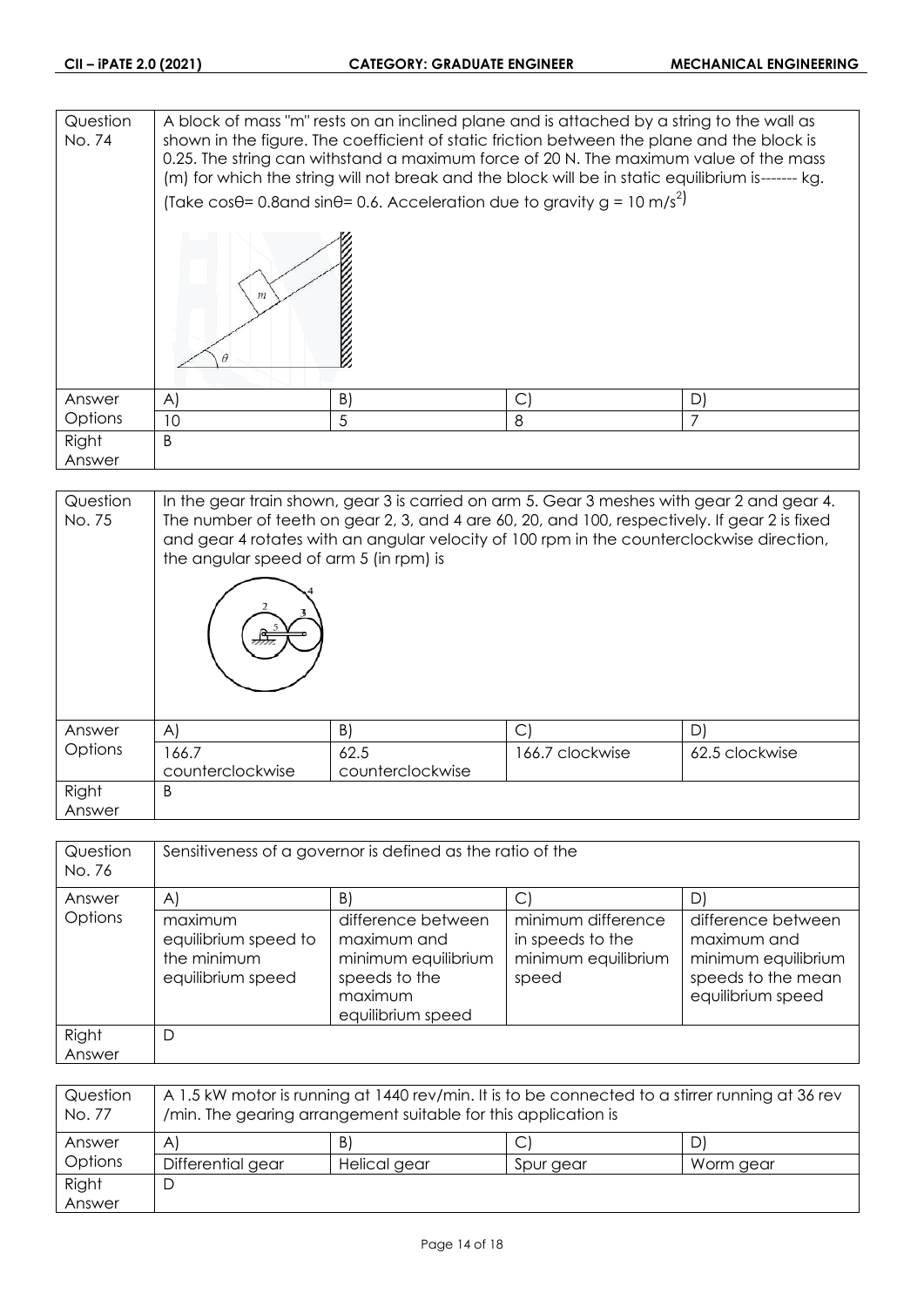| Question<br>No. 78 | ldentify the process for which the two integrals "Jpdy"<br>and "-[vdp" evaluated between any two given states produce the same value |            |             |            |
|--------------------|--------------------------------------------------------------------------------------------------------------------------------------|------------|-------------|------------|
| Answer             | $\forall$                                                                                                                            | B)         |             | D)         |
| Options            | isentropic                                                                                                                           | isothermal | isenthalpic | polytropic |
| Right              | B                                                                                                                                    |            |             |            |
| Answer             |                                                                                                                                      |            |             |            |

| Question<br>No. 79 | If the annular wheel of an epicyclic gear train has 100 teeth and the planet wheel has 20<br>teeth, the number of teeth on the sun wheel is |    |    |    |
|--------------------|---------------------------------------------------------------------------------------------------------------------------------------------|----|----|----|
| Answer             | A                                                                                                                                           | B. |    |    |
| Options            | 20                                                                                                                                          | 40 | 60 | 80 |
| Right              |                                                                                                                                             |    |    |    |
| Answer             |                                                                                                                                             |    |    |    |

| Question<br>No. 80 | If and $\sigma_1$ and $\sigma_3$ are the algebraically largest and smallest principal stresses respectively,<br>the value of the maximum shear stress is |                                                         |                                                       |               |
|--------------------|----------------------------------------------------------------------------------------------------------------------------------------------------------|---------------------------------------------------------|-------------------------------------------------------|---------------|
| Answer             | $\mathsf{A}^{\cdot}$                                                                                                                                     | B                                                       |                                                       |               |
| Options            | $0.5$ ( $\sigma_1 + \sigma_3$ )                                                                                                                          | $0.5$ ( $\sigma$ <sub>1</sub> - $\sigma$ <sub>3</sub> ) | $0.5$ ( $\sigma$ <sub>1</sub> $\sigma$ <sub>3</sub> ) | None of these |
| Right              | B                                                                                                                                                        |                                                         |                                                       |               |
| Answer             |                                                                                                                                                          |                                                         |                                                       |               |

| Question<br>No. 81 | Dryness fraction of steam is the mass ratio of |                    |                    |                    |  |
|--------------------|------------------------------------------------|--------------------|--------------------|--------------------|--|
| Answer             | A                                              | B)                 |                    |                    |  |
| Options            | wet steam to dry                               | dry steam to total | water particles to | dry steam to water |  |
|                    | steam                                          | steam              | total steam        | particles in steam |  |
| Right              | Β                                              |                    |                    |                    |  |
| Answer             |                                                |                    |                    |                    |  |

| Question | Match the following:      |    |                                          |                                          |                          |
|----------|---------------------------|----|------------------------------------------|------------------------------------------|--------------------------|
| No. 82   | P. Feeler gauge           |    | I. Radius of an object                   |                                          |                          |
|          | Q. Fillet gauge           |    | II. Diameter within limits by comparison |                                          |                          |
|          | R. Snap gauge             |    |                                          | III. Clearance or gap between components |                          |
|          | S. Cylindrical plug gauge |    |                                          | IV. Inside diameter of straight hole     |                          |
| Answer   | A'                        | B) |                                          | С                                        |                          |
| Options  | $P-III$ , Q-I, R-II, S-IV |    | $P-III$ , Q-II, R-I, S-IV                | $P-N$ , Q-II, R-I, S-III                 | $P-N$ , Q-I, R-II, S-III |
| Right    | Α                         |    |                                          |                                          |                          |
| Answer   |                           |    |                                          |                                          |                          |

| Question<br>No. 83 | Which of the following statement is correct as regard to the difference between a machine<br>and a structure?                                    |                                                                                                                                         |                                                                                                                                                        |                  |  |
|--------------------|--------------------------------------------------------------------------------------------------------------------------------------------------|-----------------------------------------------------------------------------------------------------------------------------------------|--------------------------------------------------------------------------------------------------------------------------------------------------------|------------------|--|
| Answer             | A)                                                                                                                                               | B)                                                                                                                                      | $\vert$ C                                                                                                                                              | D)               |  |
| Options            | The parts of a<br>machine move<br>relative to one<br>another, whereas<br>the members of a<br>structure do not<br>move relative to one<br>another | The links of a<br>machine may<br>transmit both power<br>and motion,<br>whereas the<br>members of a<br>structure transmit<br>forces only | A machine<br>transforms the<br>available energy<br>into some useful<br>work, whereas in a<br>structure no energy<br>is transformed into<br>useful work | All of the above |  |
| Right<br>Answer    | D                                                                                                                                                |                                                                                                                                         |                                                                                                                                                        |                  |  |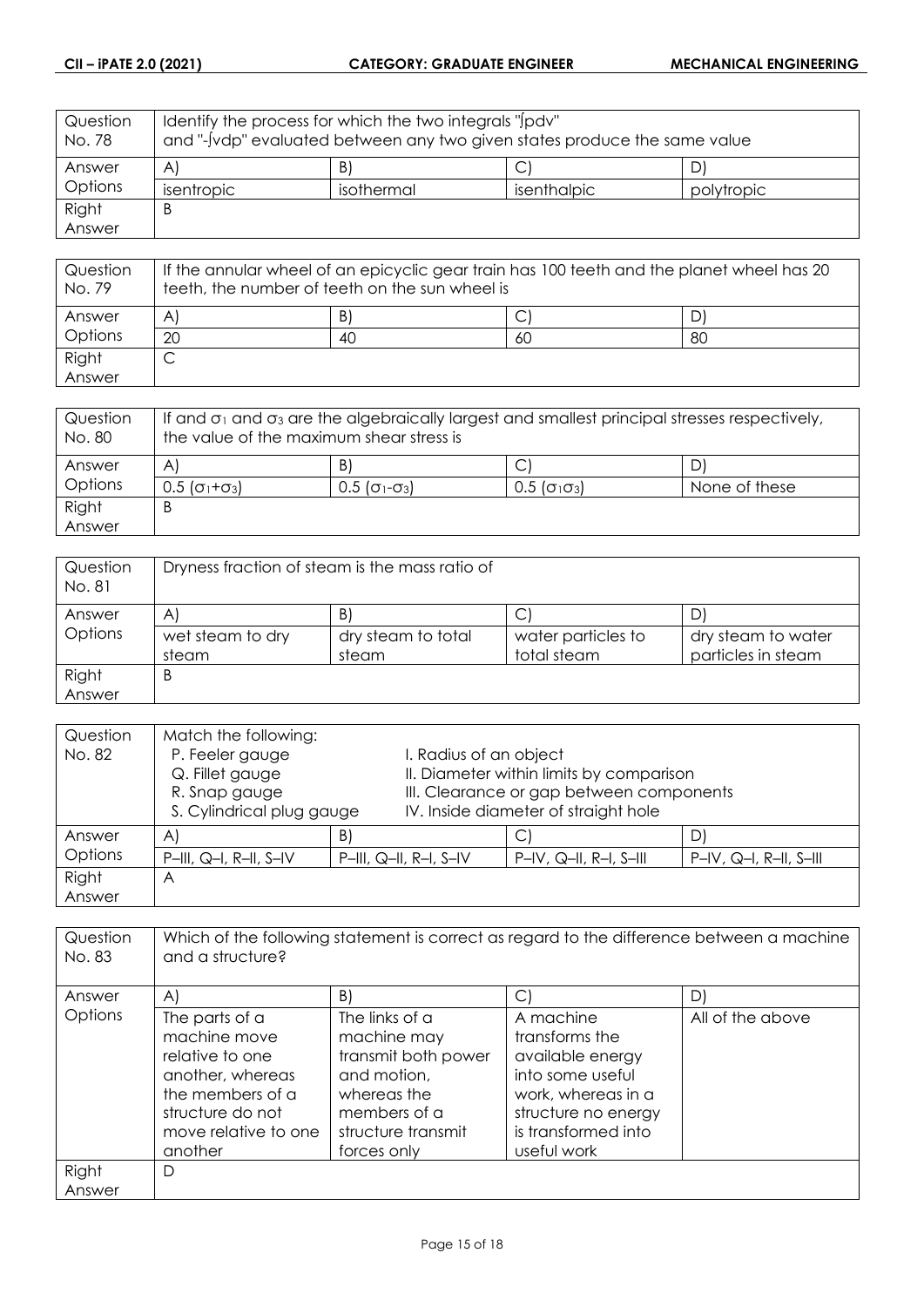| Question<br>No. 84 | The percentage of carbon in low carbon steel is |        |       |       |
|--------------------|-------------------------------------------------|--------|-------|-------|
| Answer             | $\mathsf{A}$                                    | B      | ◡     | D     |
| Options            | 0.0005                                          | 0.0015 | 0.003 | 0.005 |
| Right              | D                                               |        |       |       |
| Answer             |                                                 |        |       |       |

| Question<br>No. 85 | The elastic stress strain behaviour of rubber is |                 |         |                       |
|--------------------|--------------------------------------------------|-----------------|---------|-----------------------|
| Answer             | $\overline{A}$                                   | $\vert B \vert$ | ◡       |                       |
| Options            | Linear                                           | Nonlinear       | Plastic | No fixed relationship |
| Right              | Β                                                |                 |         |                       |
| Answer             |                                                  |                 |         |                       |

| Question<br>No. 86 | Moment of inertia of a hollow circular section, as shown in the below figure about X-axis, is |                                                |                                             |                                             |
|--------------------|-----------------------------------------------------------------------------------------------|------------------------------------------------|---------------------------------------------|---------------------------------------------|
| Answer             | $\mathsf{A}$                                                                                  | B)                                             | C                                           |                                             |
| Options            | $\pi/16$ (D <sup>2</sup> - d <sup>2</sup> )                                                   | $\pi/16$ (D <sup>3</sup> - d <sup>3</sup> )    | $\pi/32$ (D <sup>4</sup> - d <sup>4</sup> ) | $\pi/64$ (D <sup>4</sup> - d <sup>4</sup> ) |
| Right              | D                                                                                             |                                                |                                             |                                             |
| Answer             |                                                                                               |                                                |                                             |                                             |
| <b>NOTE</b>        | Question was displayed incorrectly at candidates' terminal. Hence '1' mark has been           |                                                |                                             |                                             |
|                    |                                                                                               | given to all candidates, who attempted or not. |                                             |                                             |

| Question<br>No. 87 | A flow in which the quantity of liquid flowing per second is constant, is called<br>flow. |            |           |          |
|--------------------|-------------------------------------------------------------------------------------------|------------|-----------|----------|
| Answer             | A                                                                                         | B'         | ◡         |          |
| Options            | Steady                                                                                    | Streamline | Turbulent | Unsteady |
| Right              | Α                                                                                         |            |           |          |
| Answer             |                                                                                           |            |           |          |

| Question<br>No. 88 | The coefficient of friction between the belt and pulley depends upon the |                   |                    |              |
|--------------------|--------------------------------------------------------------------------|-------------------|--------------------|--------------|
| Answer<br>Options  | $\mathsf{A}$<br>Material of belt and<br>pulley                           | B<br>Slip of belt | ◡<br>Speed of belt | All of these |
| Right<br>Answer    | D                                                                        |                   |                    |              |

| Question<br>No. 89 | The condition that causes vapour locking in a brake system is |                    |                     |                     |
|--------------------|---------------------------------------------------------------|--------------------|---------------------|---------------------|
| Answer             | $\mathsf{A}$                                                  | B)                 |                     | D                   |
| Options            | Overheating of the                                            | Overcooling of the | Keeping the vehicle | An excessively high |
|                    | fluid due to frequent                                         | brakes during high | without use for an  | engine speed on a   |
|                    | brake application                                             | speed driving      | extended period     | downhill road       |
| Right              | Α                                                             |                    |                     |                     |
| Answer             |                                                               |                    |                     |                     |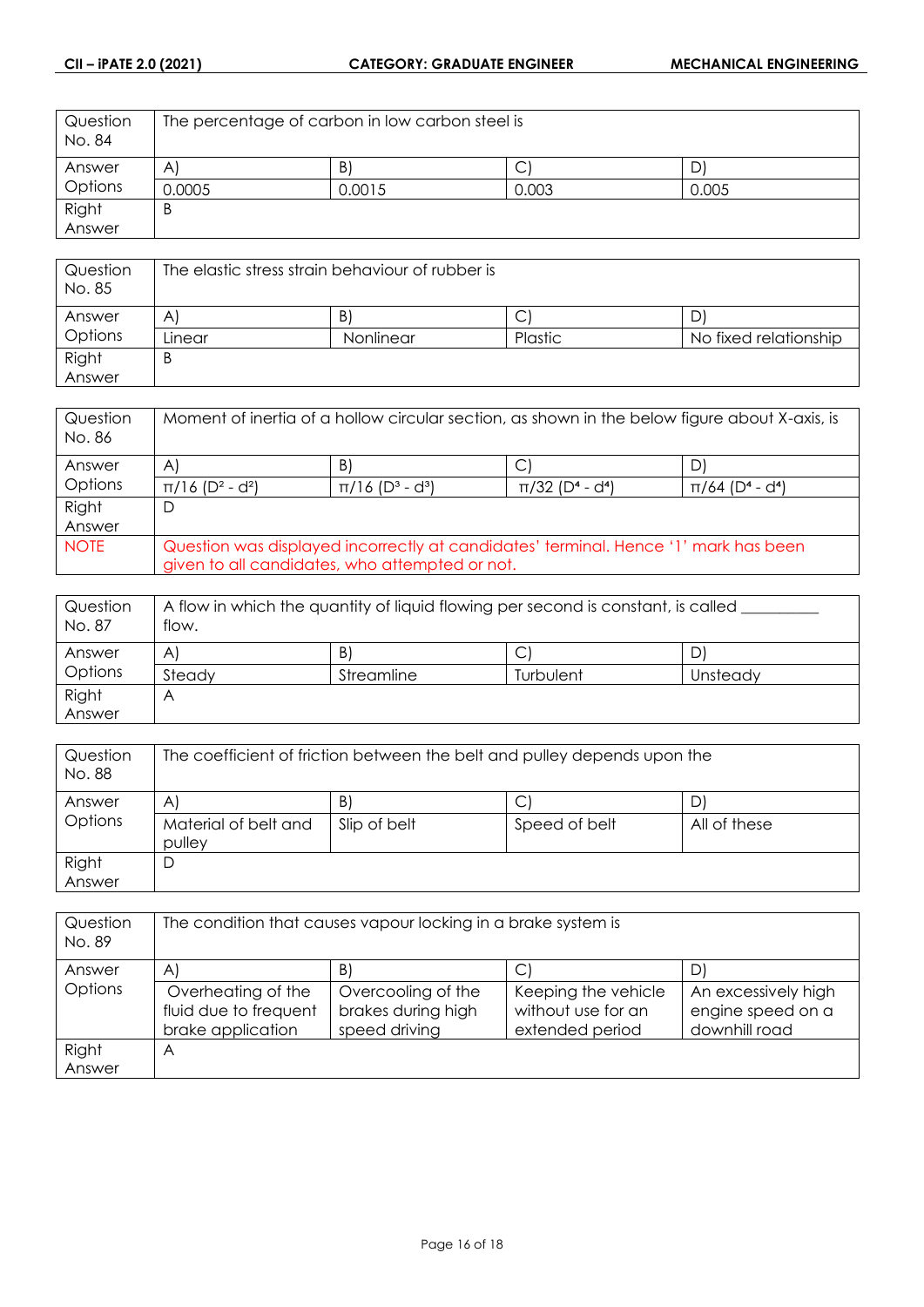| Question<br>No. 90 | In sheet metal work, he cutting force on the tool can be reduced by |                  |                    |                 |
|--------------------|---------------------------------------------------------------------|------------------|--------------------|-----------------|
| Answer             | $\mathsf{A}$                                                        | B)               |                    | D               |
| Options            | Grinding the cutting                                                | Increasing the   | Providing shear on | Increasing the  |
|                    | edges sharp                                                         | hardness of tool | tool               | hardness of die |
| Right              | A                                                                   |                  |                    |                 |
| Answer             |                                                                     |                  |                    |                 |

| Question<br>No. 91 | The following element can't impart high strength at elevated temperature |           |               |         |
|--------------------|--------------------------------------------------------------------------|-----------|---------------|---------|
| Answer             | $\mathsf{A}^{\cdot}$                                                     | B)        | ◡             |         |
| Options            | Manganese                                                                | Magnesium | <b>Nickel</b> | Silicon |
| Right              | B                                                                        |           |               |         |
| Answer             |                                                                          |           |               |         |

| Question<br>No. 92 | EDM machining is applied for                                          |                                                                        |                                                   |              |
|--------------------|-----------------------------------------------------------------------|------------------------------------------------------------------------|---------------------------------------------------|--------------|
| Answer             | A                                                                     | B                                                                      |                                                   |              |
| Options            | Shaping carbide<br>dies and punches<br>having complicated<br>profiles | Making large<br>number of small<br>holes in sieves and<br>fuel nozzles | Embossing and<br>engraving on harder<br>materials | All of these |
| Right              | D                                                                     |                                                                        |                                                   |              |
| Answer             |                                                                       |                                                                        |                                                   |              |

| Question<br>No. 93 | The cutting speed for drilling aluminium, brass and bronze with high speed steel drills varies<br>trom |                |                |                |
|--------------------|--------------------------------------------------------------------------------------------------------|----------------|----------------|----------------|
| Answer             | A                                                                                                      | B)             | C              |                |
| Options            | 10 to 20 m/min                                                                                         | 18 to 30 m/min | 24 to 45 m/min | 60 to 90 m/min |
| Right              | D                                                                                                      |                |                |                |
| Answer             |                                                                                                        |                |                |                |

| Question<br>No. 94 | Surface grinding is done to produce |              |                               |              |  |
|--------------------|-------------------------------------|--------------|-------------------------------|--------------|--|
| Answer             | A                                   | B            | С                             |              |  |
| Options            | Tapered surface                     | Flat surface | Internal cylindrical<br>holes | All of these |  |
| Right<br>Answer    | B                                   |              |                               |              |  |

| Question<br>No. 95 | Tool life is measured by the                             |                                             |                                                           |                  |
|--------------------|----------------------------------------------------------|---------------------------------------------|-----------------------------------------------------------|------------------|
| Answer             | A                                                        | B)                                          | С                                                         |                  |
| Options            | Number of pieces<br>machined between<br>tool sharpenings | Time the tool is in<br>contact with the job | Volume of material<br>removed between<br>tool sharpenings | All of the above |
| Right              | D                                                        |                                             |                                                           |                  |
| Answer             |                                                          |                                             |                                                           |                  |

| Question<br>No. 96 | Discontinuous chips are formed during machining of |                |             |             |
|--------------------|----------------------------------------------------|----------------|-------------|-------------|
| Answer             | A'                                                 | B              | ◡           | D           |
| Options            | <b>Brittle metals</b>                              | Ductile metals | Hard metals | Soft metals |
| Right              | Α                                                  |                |             |             |
| Answer             |                                                    |                |             |             |